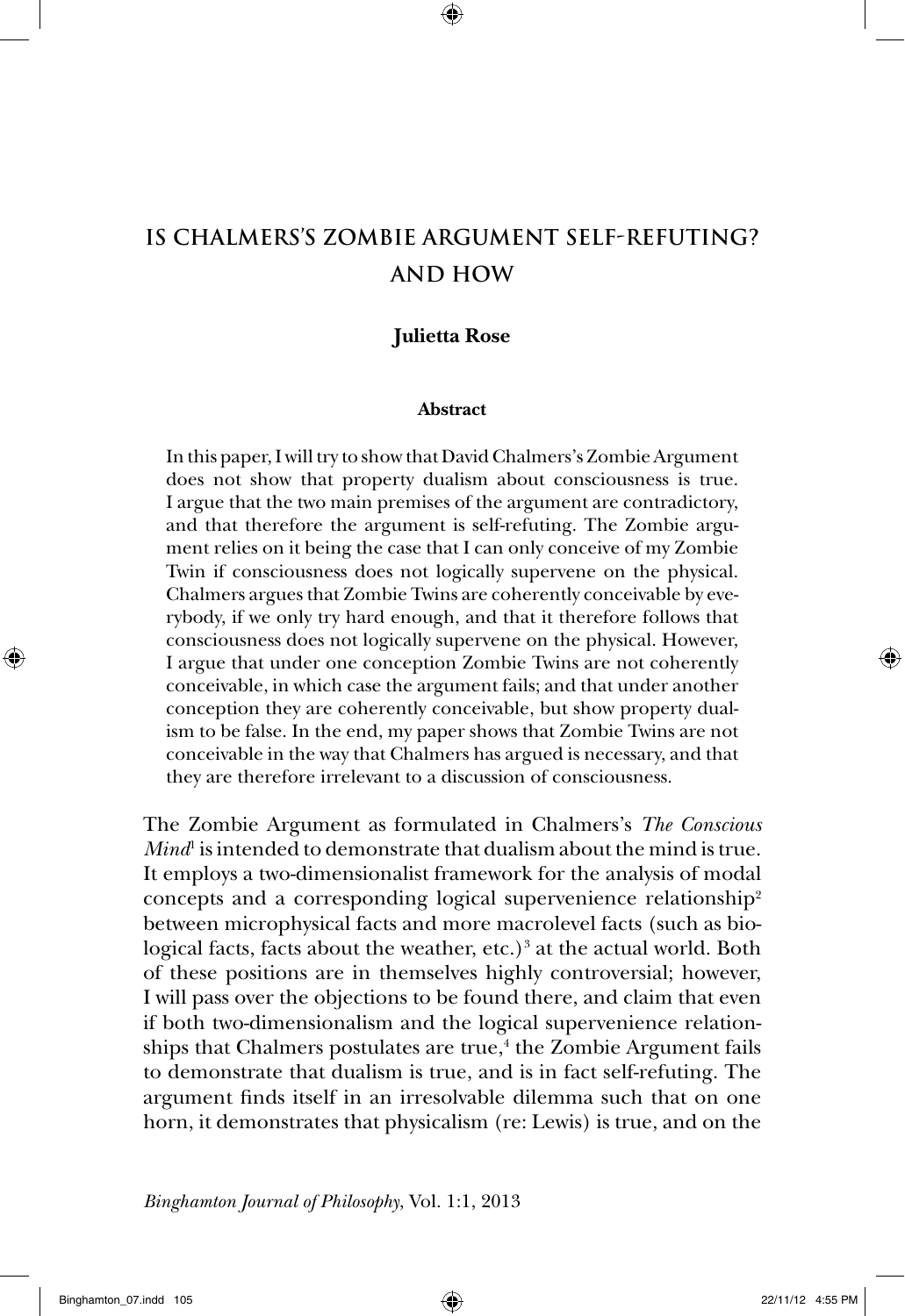other, that eliminative materialism, or at least a healthy skepticism about the existence of *any* phenomenal states, is warranted.

Working from the theory that something is primarily (logically) possible if it can be ideally coherently conceived,<sup>5</sup> Chalmers argues that Zombie Twins—beings who are physically and functionally identical to normal humans, but without conscious experience—*are* coherently conceivable, and that they are therefore logically, if not actually, possible. It then follows that any description of a conscious agent employing only the physical and functional facts will *actually* underdetermine that agent's phenomenal status; in other words, there is more than the narrowly physical in operation in our phenomenal mental lives, and we need facts beyond the purely physical to describe the phenomenal properties of a conscious agent.

Now, by definition, Zombie Twins must be able to coherently conceive of consciousness, phenomenal concepts, and their *own* Zombie Twins—after all, anyone who "has" a Zombie Twin is doing these very things, and presumably the carrying out of these mental acts is at least partly functionally realized in the psychological mind, not to mention the physical brain. However, the move from "X conceives of her Zombie Twin" to "X's consciousness is does not logically supervene on the physical" requires an account of consciousness under which only conscious agents can conceive of their Zombie Twins with the effect of demonstrating anything about dualism; otherwise, the argument is simply not valid, since X is not necessarily conscious to begin with, so it doesn't follow that X's consciousness fails to supervene. You could say it thus: if some X is conceiving of its Zombie Twin, either (X is conscious, and X's consciousness fails to supervene) or (X is not conscious, and X is somehow failing to refer to the kind of Zombie Twin that would demonstrate dualism).

When Chalmers endorses the above disjunct (or something like it), a very interesting thing happens: Chalmers finds himself denying that consciousness is necessary to conceive of consciousness, form beliefs about consciousness, or construct the Zombie Argument. He instead endorses a deflationary view of conceiving and believing, both for the Zombies and their human counterparts. The problem is that it is unclear what role our consciousness manages to play in *our* phenomenal beliefs and judgments if this deflationary view is correct. Ultimately, the position entails that consciousness is not only functionally inert (which Chalmers is comfortable with), but epistemically inert, so much so that *I* would lack the capacity to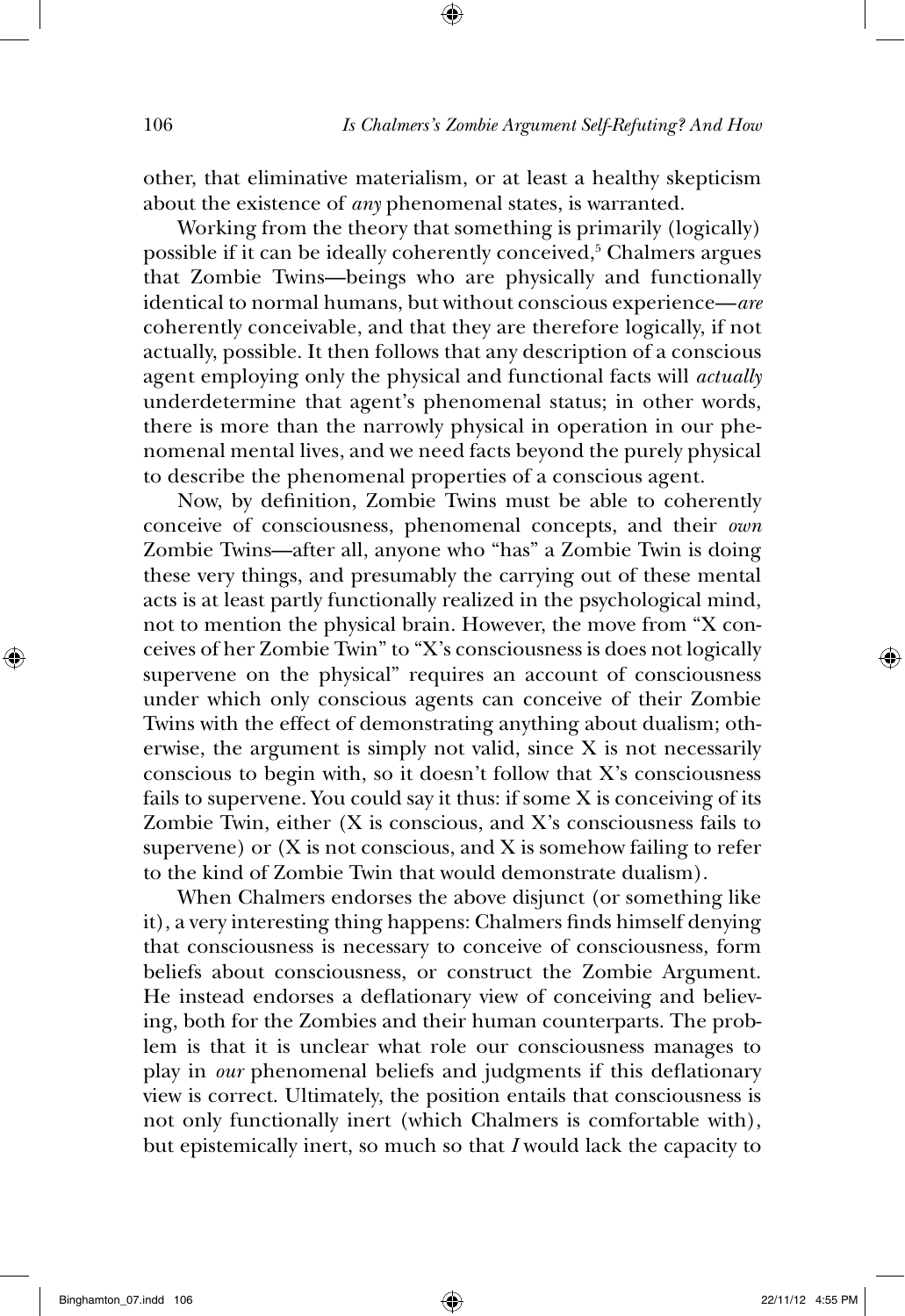know incorrigibly that I am not a Zombie. If this is so then, given the above disjunct, *my* ability to conceive of *my* Zombie Twin fails to show me anything about consciousness whatever. This result both undermines the argument's viability as a proof of dualism and itself acts as an effective *reductio* against the possibility of Zombie Twins, since it is clearly true that I can know that I am conscious.

It comes down to this: in order for the argument to work, it must be come out that Zombie Twins are physically and functionally identical to me, that they are not conscious, and that I am. However, the framework of Chalmers's Zombie Twins cannot return these results: it seems that, if Zombies are truly not conscious, they must to instantiate mental states such as belief (about phenomenal experience), conceiving (of phenomenal experience), and judgment (about phenomenal experience) in a way that is functionally different from how a conscious thinker would instantiate those "same" mental states. If we want to hold on to Zombies, it means that either *our* capacity to believe, judge, and conceive is just as deflated as the Zombie Twins', and we could be just as mistaken as they are about whether we are conscious; or the Zombie Twins have these capacities in an inflated form identical to our own simply in virtue of their functional identity, they are actually conscious, and physicalism is true.

I will first briefly explain the concepts and terminology necessary to understand the import of the Zombie Argument. I will then present the argument in its most natural formulation, and draw out its intended Dualist conclusions. Finally, I will expose the insoluble dilemma inherent in the Zombie Argument in greater detail and reply to the most potentially attractive strategy for salvaging the argument.

### **Part I: Fundamentals**

#### *Conceivability*

The machinery behind the Zombie Argument consists in large part of Chalmers's thesis that the logical possibility of a given proposition<sup>6</sup> can be determined by its ideal positive conceivability (Chalmers 1999): specifically, a proposition is logically possible when the proposition "is true in some conceivable world," (66) and when "arbitrary details can be filled in with no contradiction revealing itself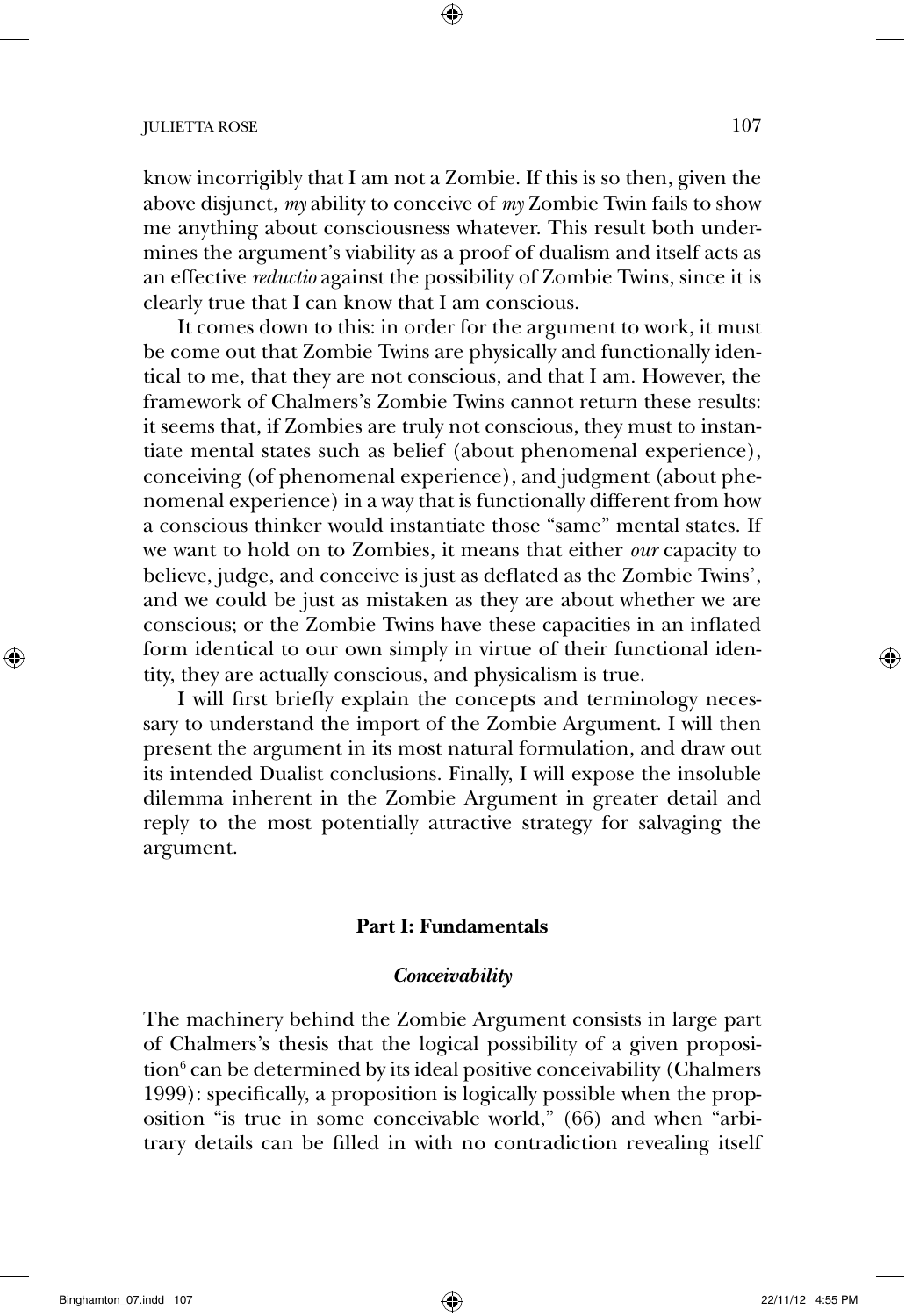on idealized reflection."7 This is distinct from the epistemic sense in which it is conceivable both that Goldbach's conjecture and its negation (67; also Chalmers 1999) are true. This *apparent* ability to conceive of contradictory propositions is simply due to the fact that we are not ideal conceivers. Thus, we do not have access to the information that would eliminate the false member of the disjunct of "Goldbach's conjecture is true" or "Goldbach's conjecture is not true." Either could be true *for all we know*, but there is no logically possible world in which the false member of the pair is true, or in which both are true. A full a priori positive conception of Goldbach's Conjecture, with all of the mathematical details filled in, would definitively rule out one possibility. Indeed, it may well be the case that upon further a priori reflection (i.e., intense mathematical investigation) it will become clear that Goldbach's conjecture *is* true. At that point, it becomes clear that it was never *positively* conceivable that Goldbach's conjecture was false, and the apparent conceivability of both propositions was based on a prima facie, or naive, a priori consideration of the situation. In other words, if Goldbach's conjecture turned out to be true, there is at this moment no positively conceivable, logically possible world at which it is false—only worlds in which people mistakenly report it to be false.

#### *Primary Intension vs. Secondary Intension*

Many objections to the strategy of judging possibility from considerations of conceivability arise due to confusions about the intensions of terms used to denote objects across possible worlds, and the resulting types of possibility that coherent conceptions invoking these intensions are able to entail. Chalmers points out two intensions that almost all terms have, and which can sometimes be confusingly equivocated in cross-world reference: primary intension and secondary intension (57).

The primary intension of a term is the macrolevel manifestation of the referent of the term in some world, considered as actual at the time that reference is fixed. For example, the primary intension of "water" at the actual world, roughly, is "the clear, drinkable liquid that covers most of the earth's surface, freezes at 32° F, boils at 212° F, etc."8 —"watery stuff" for short. As it turns out, "water" as initially characterized by "watery stuff" is identical to  $\rm H_{2}O;$  however, if it had turned out that the primary intension "watery stuff" picked out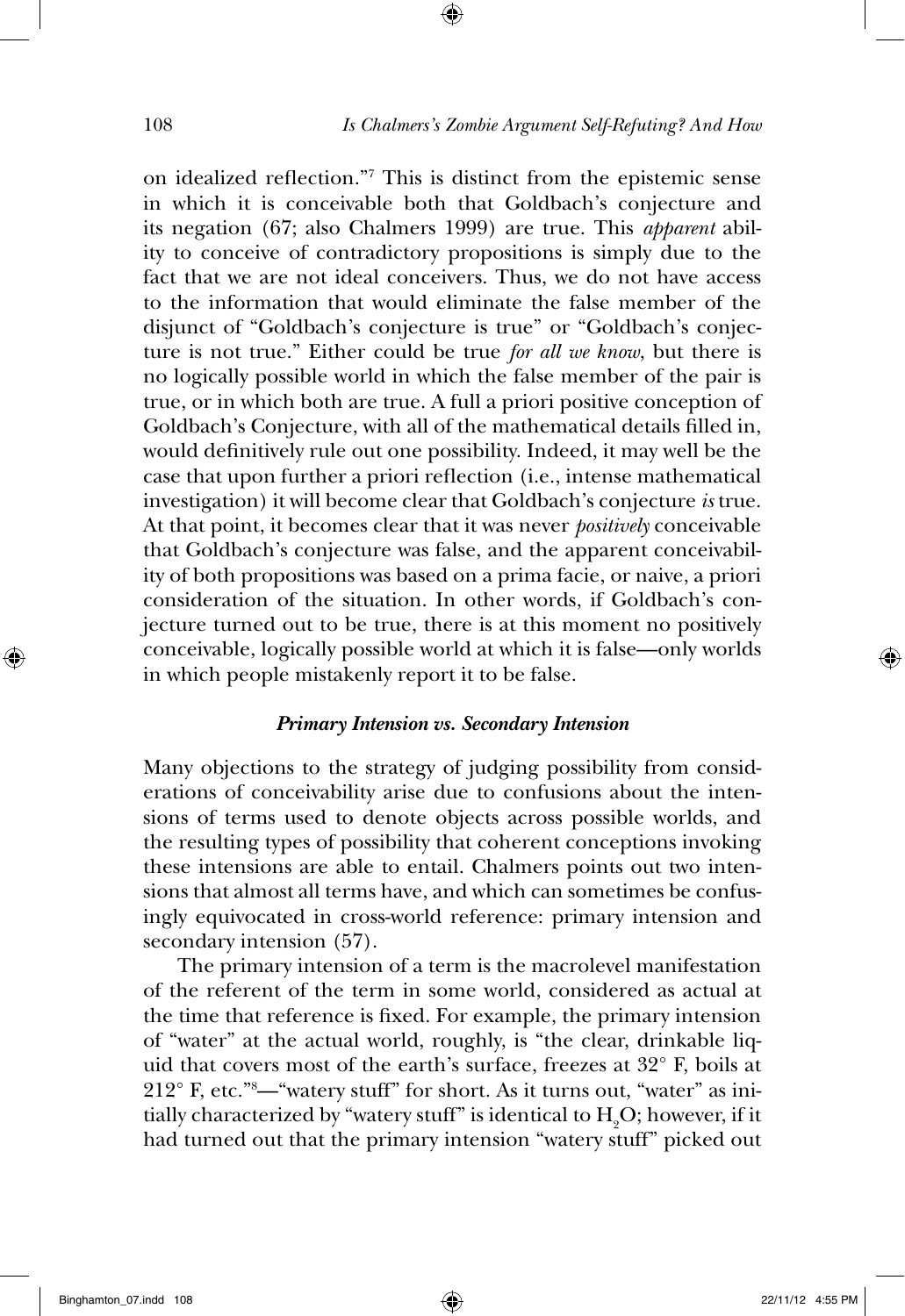XYZ at the actual world, then the term "water" at the actual world would pick out XYZ. There is no a priori entailment from primary intension to secondary intension: people knew about and referred to watery stuff as "water" long before the development of chemistry.

The secondary intension of a term is arrived at after sufficient, usually scientific, investigation reveals the fundamental microphysical properties of the term's referent at the actual world. At the actual world, the secondary intension of "water" turns out to be  $\mathrm{H}_{2}\mathrm{O}.$  We can then use the secondary intension,  $H_2O$ , to pick out "water" at *any* possible world. Again, it is not logically necessary that the secondary intension of water should match up to the primary intension of water in all possible worlds.  $\rm H_{2}O$  might not necessarily be the "watery stuff" at world X; XYZ might be the "watery stuff," and  $\rm H_{2}O$ might not exist at all. Thus, if we were using the primary intension to pick out "water" in world X, we would identify XYZ. If we were using the secondary intension, we would conclude that there was none at world X. Additionally, the fact that watery stuff is actually  $\rm H_{2}O$  is necessary only a posteriori and could not have been revealed by any amount of ideal a priori reflection. Without a background knowledge of physics and chemistry and the time to run the appropriate experiments, there is nothing "about" watery stuff that would lead an ideal conceiver to posit that it is identical to  $\mathrm{H}_{2}\mathrm{O}$  solely on the basis of its being watery stuff.

Thus, the proposition "Water might not have been  $H_2O$ " has different truth values depending on which intension of "water" is invoked. If the secondary intension of water, " $\rm H_2O,$ " is invoked, the proposition deals with secondary possibility. It would mean  $\mathrm{``H}_{2} \mathrm{O}$ might not have been  $H_2O$ ." This statement is clearly false in every possible world, and it follows that the situation expressed in the proposition is not possible. Conversely, if the proposition is interpreted as invoking the primary intension of water, "watery stuff," it is primarily possible, as there exists a world considered as actual where the watery stuff is not identical with  $H_2O$ : the XYZ world.<sup>9</sup> There is nothing in the concept of "watery stuff" that a priori necessitates that it should be  $\rm H_2O$ .

The proposition " $\rm H_2O$  might not have been water" has a different import. A secondary positive conception would, as above, translate to "H<sub>2</sub>O might not have been H<sub>2</sub>O," which is clearly false. A primary positive conception, on the other hand, translates to "H<sub>2</sub>O might not have been watery stuff." This statement could only be true at worlds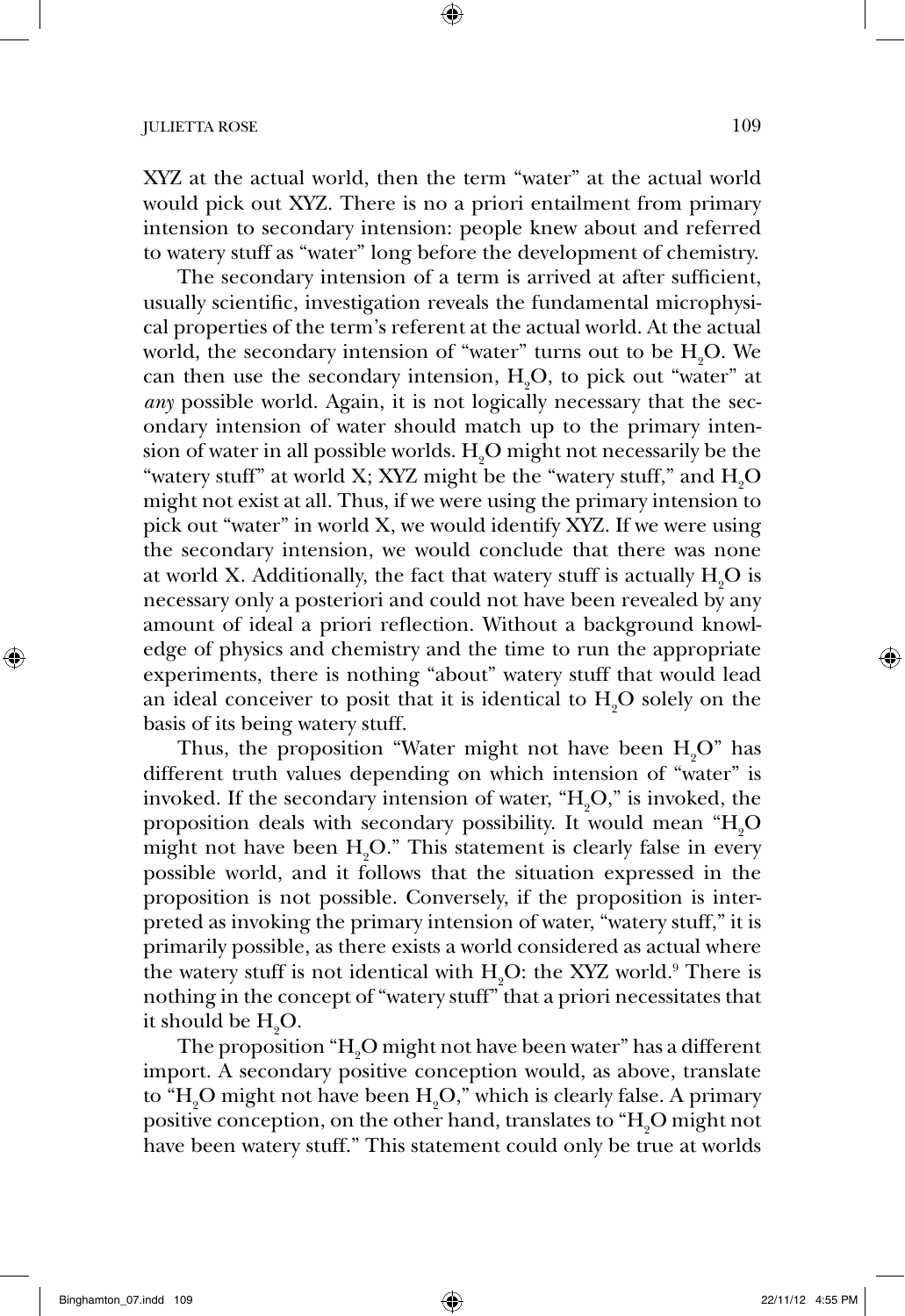with different laws of physics, at which  $\rm H_{2}O$  actually *isn't* watery stuff, arguably due to the fact that the watery stuff isn't  $\rm H_{2}O.$  H and O are defined purely by their causal roles. If these roles are altered, it becomes problematic to maintain that they are still the same kinds of stuff. At the actual world,  $H_2O$  could never have been anything other than watery stuff by definition, because at the actual world the properties ascribed to  $\rm H_{2}O$  on the molecular scale directly entail the instantiation of watery properties on the human scale in virtue of the actual laws of physics. Given a completed theory of actual-world physics and a situation in which there is  $\rm H_2O$ , it is impossible to conceive of H2 O being other than water, where the term *water* refers to watery stuff. This necessary dependence relation between  $\rm H_{2}O$  and watery stuff is referred to as logical supervenience.

### *Logical Supervenience and Reductive Explanation*

Logical supervenience is a relationship that applies whenever one group of facts or properties (intuitively, the lower-level facts) completely determines another group of facts or properties (the higher-level facts); in a logical supervenience relation, once you have the low-level facts, the high-level facts come along for free. On Chalmers's account, in the actual world a completed physics and a complete microphysical description of the world suffice to entail almost every other fact<sup>10</sup> and property about the world. Biological facts, properties of weather systems and computer systems, not to mention the behavior of the large physical things around us such as water, clocks, and buildings, are all logically supervenient on the microphysical facts. Once a microphysical description is given of cream and sugar chilled to a certain temperature and with certain structural properties, the fact that this stuff is "ice cream" comes along for free.

There is a deep logical connection between reductive explanation, logical supervenience, and primary and secondary intensions. A complete and satisfactory reductive explanation of some phenomenon must, among other things, feature a complete logical entailment from the lower-level explanans (the secondary intension) to the higher-level explanandum (the primary intension). In other words, for a reductive explanation to be successful the properties of the explanandum that are under investigation must be logically supervenient on the explanans; on Chalmers's theory of modal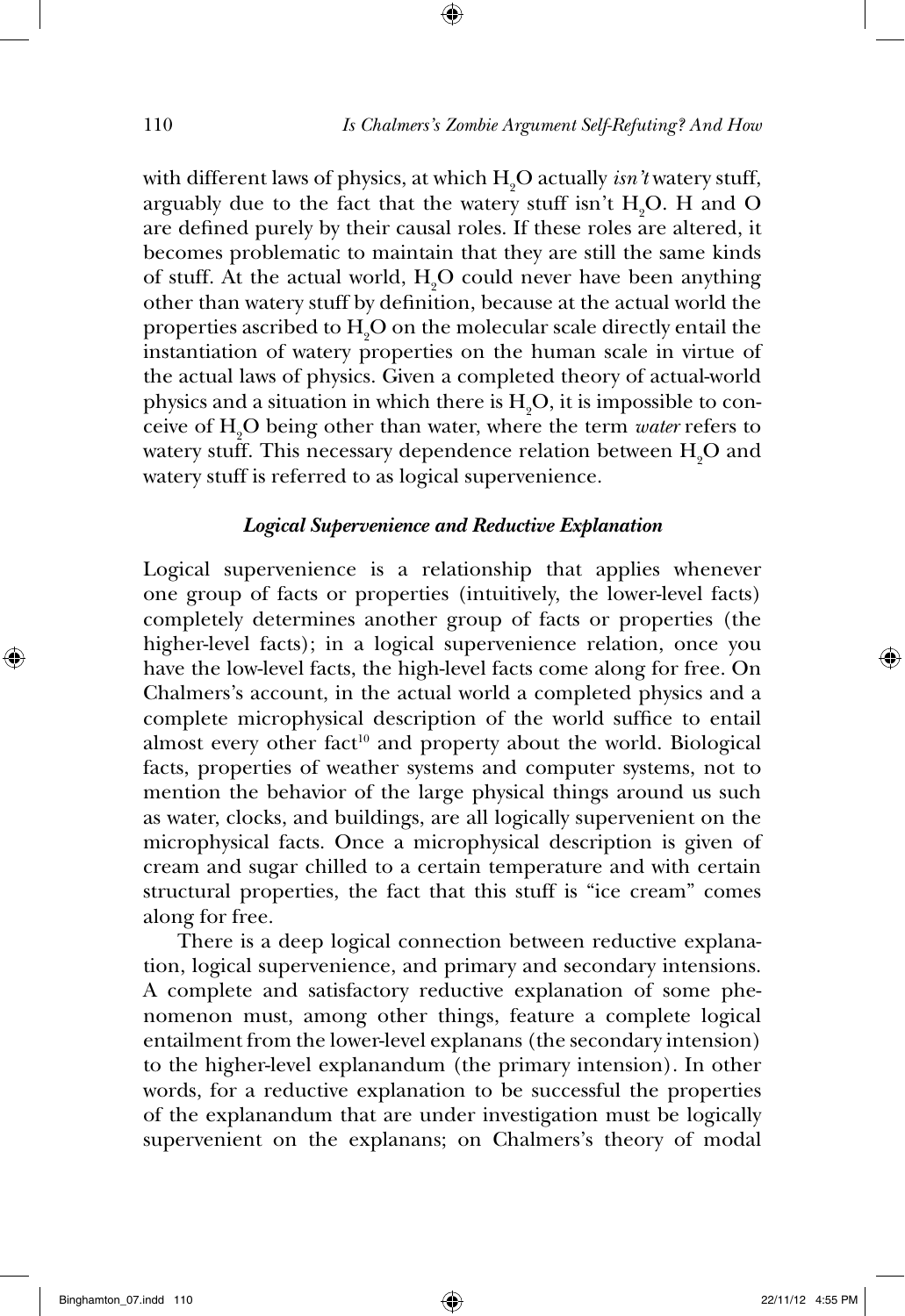rationalism, this relationship can be determined by the lack of an ideally conceivable situation in which the two do not co-vary. Reductive explanation succeeds for physical phenomena, and for the things that science manages to explain in general, because the primary intensions of these phenomena are defined by their causal roles. Thus, an explanation of "temperature" as "mean molecular energy" is a complete explanation, because it satisfactorily and without remainder explains all those relations of cause and effect that had been previously labeled as instances of some temperature or another.11 Likewise, an explanation of the capacity to see in the dark will be considered successful if the primary intension of that capacity is defined in terms of behavior, stimuli, and response—finding food at night, avoiding predators and obstacles, etc.—and the explanation provides a coherent and predictive causal account of those capacities. In general, some thing will be amenable to reductive explanation if its primary intension is defined in terms of publicly accessible properties, namely, causes, effects, and interactions or relationships.

The close relationship of ideal positive conceivability to logical supervenience is easily grasped through the following example: Conceive of a bunch of  $\rm H_{2}O$  molecules, at standard temperature and pressure in a situation in which the actual laws of physics hold. Does it follow that you are conceiving of water? While at first it might seem as if you're not, notice that, given all of the low-level facts already stipulated by the description, there is no alternative reply to the question "What would that  $\rm H_2O$  look like to the naked eye?" At the actual world, watery stuff and  $\rm H_{2}O$  are simply the same stuff, considered at lower and higher resolution, respectively: the relationship between the proposition "That stuff is watery" and the proposition "That stuff is  $\mathrm{H}_2\mathrm{O}$ " is such that the truth value of the former is logically entailed by the truth value of the latter, due to the functional role of  $\rm H_{2}O$  given the explanatory framework of chemistry and physics. It is impossible to ideally positively conceive of  $\rm H_{2}O$  at the actual world without entailing watery stuff; in other words, it is impossible to ideally positively conceive of the secondary intension of water without entailing the primary intension given sufficient background knowledge of chemistry (57–58). It is in this way that we know that the explanatory reduction of "watery stuff" to  $H_2O$  is successful. Attempting this kind of thought experiment is one way to determine whether one set of facts or properties is logically supervenient on another set of facts or properties.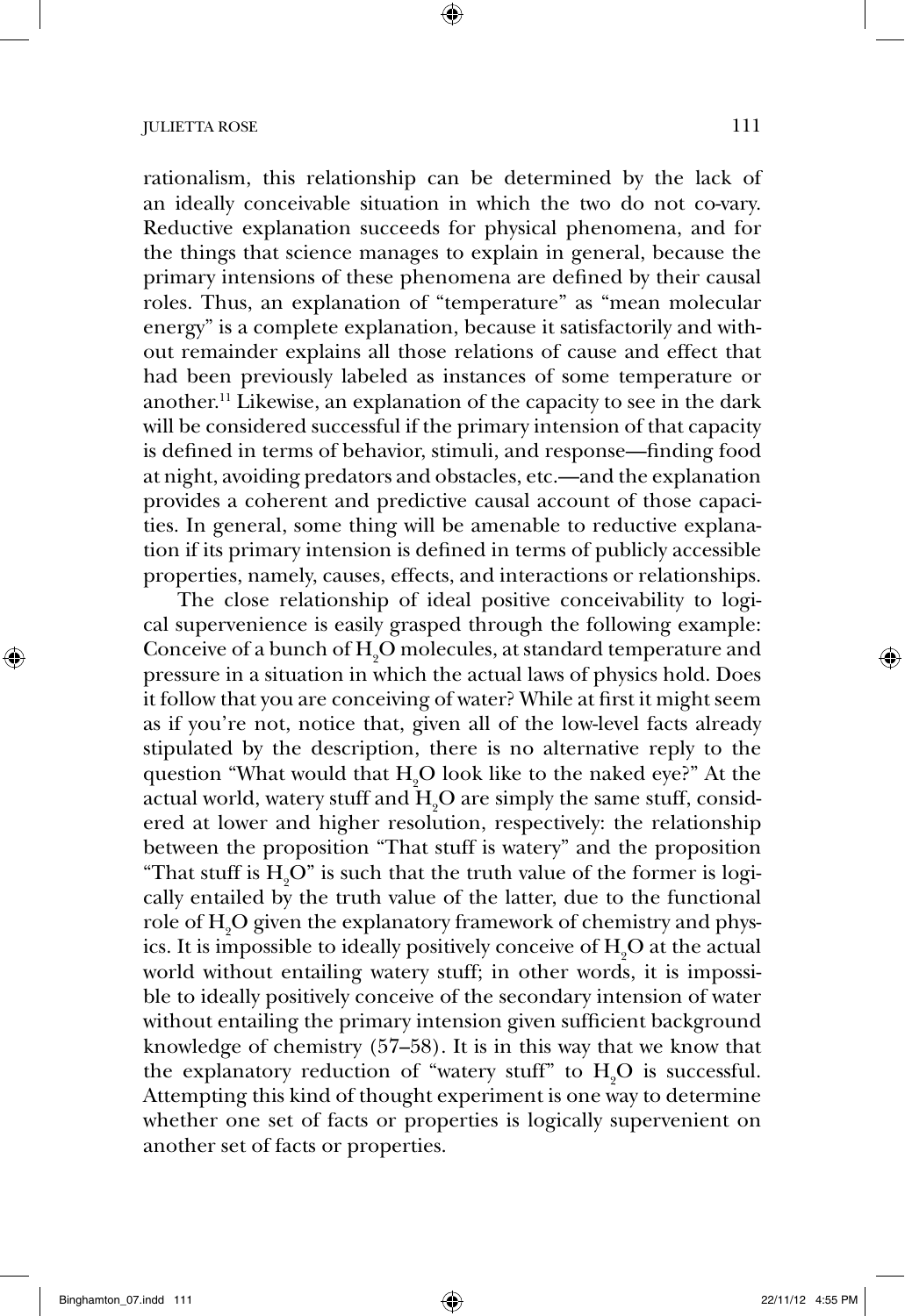#### **Part II: The Zombie Argument**

As in the case of watery stuff and  $\rm H_2O$ , it would be impossible to ideally positively conceive of Zombie Twins if facts about consciousness logically supervened on the physical facts. The primary intension of the term *consciousness* is roughly, according to Chalmers, the constant experience we all have (assuming the reader is not a zombie) that is characterized by its phenomenal qualities and its essential subjectivity. In this context consciousness does not refer to awareness, of something or in general; the property of being awake; the ability to report on perceptual or mental states; or the property of being self-aware or sentient. Phenomenal consciousness, or phenomenal experience (consciousness and experience for short), is traditionally described as "what it is like" to be a particular conscious agent. What a color, or a bodily sensation, "feels like" is the phenomenal experience of that color or sensation. While it might seem as though this definition itself begs the question, there are many strong reasons independent of the Zombie Argument to accept the claim that this area of experience both exists and is the primary reference of the term *consciousness*. 12 If consciousness is to be explained rather than reduced away, it is precisely this sense of the term that will need explaining.

The Zombie Argument is intended as an a priori demonstration that facts about consciousness do not logically supervene on the physical facts in the way that the properties of the substance denoted by "watery stuff"*do* logically supervene on the physical facts. If the argument succeeds, it will demonstrate that a physical description of a given state of affairs will always radically underdetermine the relevant facts about consciousness; consciousness will never reduce to a secondary intension constituted by physical facts, and thus an explanation of consciousness in terms of physical facts will never succeed. In order to arrive at this conclusion, it is necessary to show that there are two primarily possible situations<sup>13</sup> such that the physical facts are identical and the phenomenal facts differ: enter my Zombie Twin.

My Zombie Twin is a being who is identical to me as to the physical facts and as to all the properties that logically supervene on those facts, but who entirely lacks phenomenal consciousness. Thus, she is chemically, biologically, and functionally identical to me as well. This is because all of those personal properties straightforwardly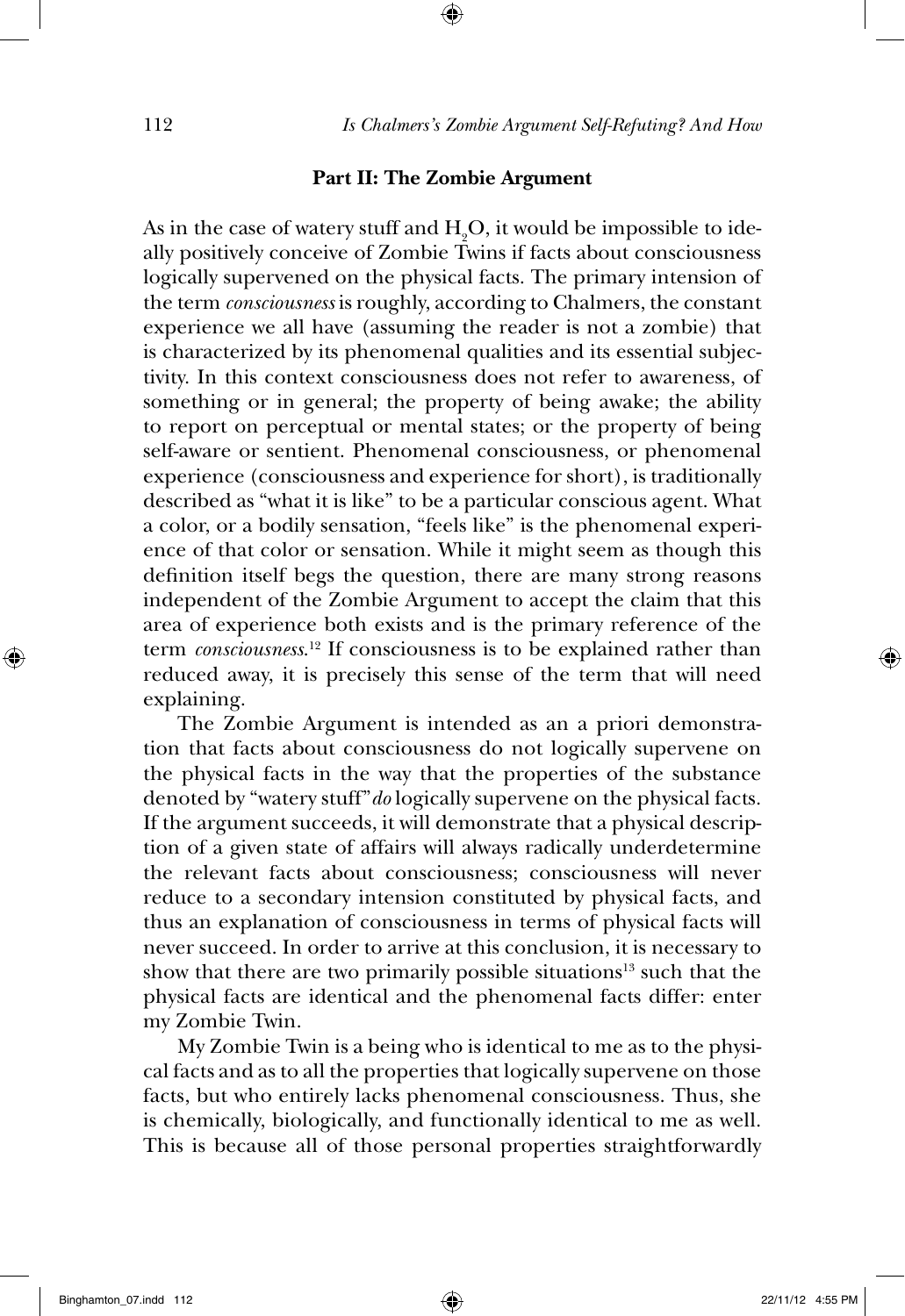logically supervene on the fundamental physical facts: I cannot conceive of a being who is physically identical to me but who behaves differently; looks different; seeks out different types of food or music; is better at playing soccer; or has a peanut allergy, which I lack. All of these properties are defined in terms of publicly accessible abilities, behaviors, or capacities, which can be analyzed into patterns of cause and effect, and then further reduced down to the arrangement and causal relations between bits of fundamental physical stuff.14 Once I specify the right arrangement of matter, I get molecular chemistry for free; and once I specify the right arrangement of cells and other physically defined organic stuff, I get a nose, or an eye, or a brain for free. In addition, I get all of the functionality of a nose, or a brain, or an eye. There is no reason to suppose that the causal story of how an electrical impulse moves from the back of my eyeball, down the optic nerve, and into my brain, eventually causing me to exclaim "That cat is green!" will prove to be an enduring mystery. Even if the explanation is incomplete now, it is clearly the kind of thing that we can confidently expect will be explained by a completed psychology/neurobiology. This is precisely because all of the capacities involved in that behavior exclaim, electrical impulse, optic nerve, etc.—are defined by their causal roles. As such, they are the kinds of public-access conceptual entities that lend themselves to a full explanation in terms of other, more fundamental entities.

So again, consider your Zombie Twin in an analogue of the  $\rm H_{2}O$ thought experiment above. Your Zombie Twin is a being physically, functionally, chemically, and biologically identical to yourself; but this being *entirely lacks* your conscious experience. It behaves exactly like you: prefers the same foods, listens to the same music, expresses the same hopes and desires, is good at the same tasks, holds the same beliefs, etc. However, it is a carbon-based robot. There is as much inner life for your Zombie Twin as there is for a pen, or a fan, or a patch of carpet. There is nothing it is like to be your Zombie Twin (see Nagel 1974).

Got it? Good. Now notice that, by successfully conceiving of your Zombie Twin, you have successfully demonstrated that facts about consciousness do not logically supervene on the physical facts. If facts about consciousness logically supervened on the physical as do the facts about watery stuff, it would be as impossible to conceive of the actual physical facts about yourself holding without the phenomenal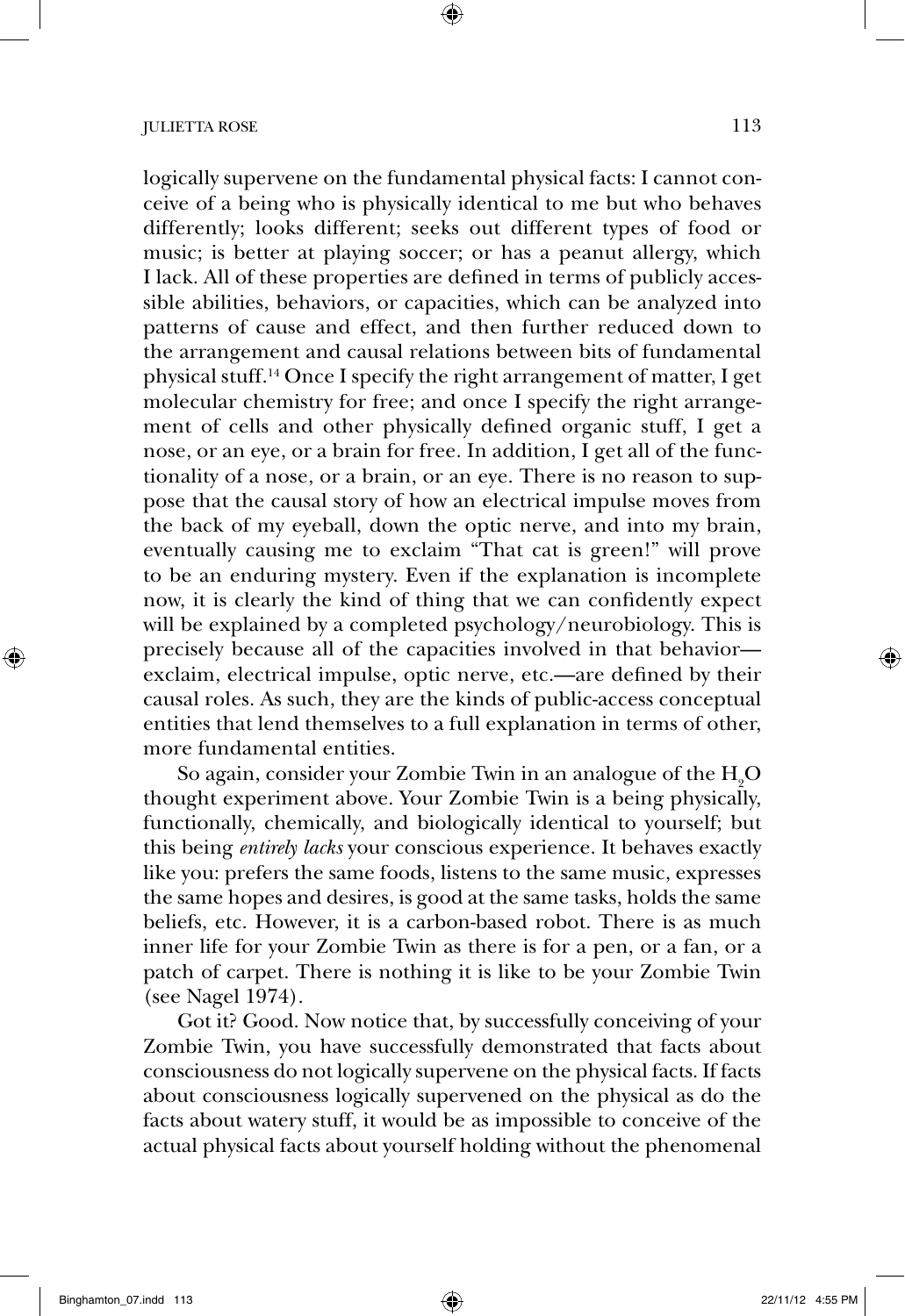facts as it would be to conceive of the actual physical facts about  $\rm H_{2}O$ without the "watery stuff" facts. The proposition can be stated as:

> **T1**: Consciousness is logically supervenient on the physical iff it is not possible that there exists an X who conceives of its Zombie Twin<sup>15</sup>

There is now at least one agent that conceives of its Zombie Twin: you.16 Therefore, it follows that consciousness is *not* logically supervenient on the physical. More specifically:

> **T2**: It is possible that there exists an X who conceives of its Zombie Twin iff consciousness is not logically supervenient on the physical

The entire Zombie Argument can be stated as:

It is possible that there exists an agent who conceives of its Zombie Twin iff consciousness is not logically supervenient on the physical (T2)

I conceive of my Zombie Twin; therefore, consciousness does not logically supervene on the physical.<sup>17</sup>

The failure of consciousness to logically supervene on the physical entails a vast explanatory—and possibly ontological—gap between the properties of structures such as the nervous system and the actual properties of phenomenal experience. If consciousness fails to supervene, there will never be a purely physical explanation of consciousness, on any level of organization, which will logically entail the relevant phenomenal facts. This gap creates a fundamentally unbridgeable divide between consciousness and physical stuff, which lends considerable support to the possibility that some variety of property dualism about the mind is true.

# **Part III: A Fatal Flaw**

Unfortunately, the Zombie Argument has a fatal flaw. In order for the Zombie Argument to go through, my Zombie Twin must manifest every behavior, every brain state, and every mental state that I do. Not only must my Zombie Twin write a paper on the Zombie Argument, she must conceive of her own Zombie Twin. However, it proves impossible for Chalmers to maintain the position that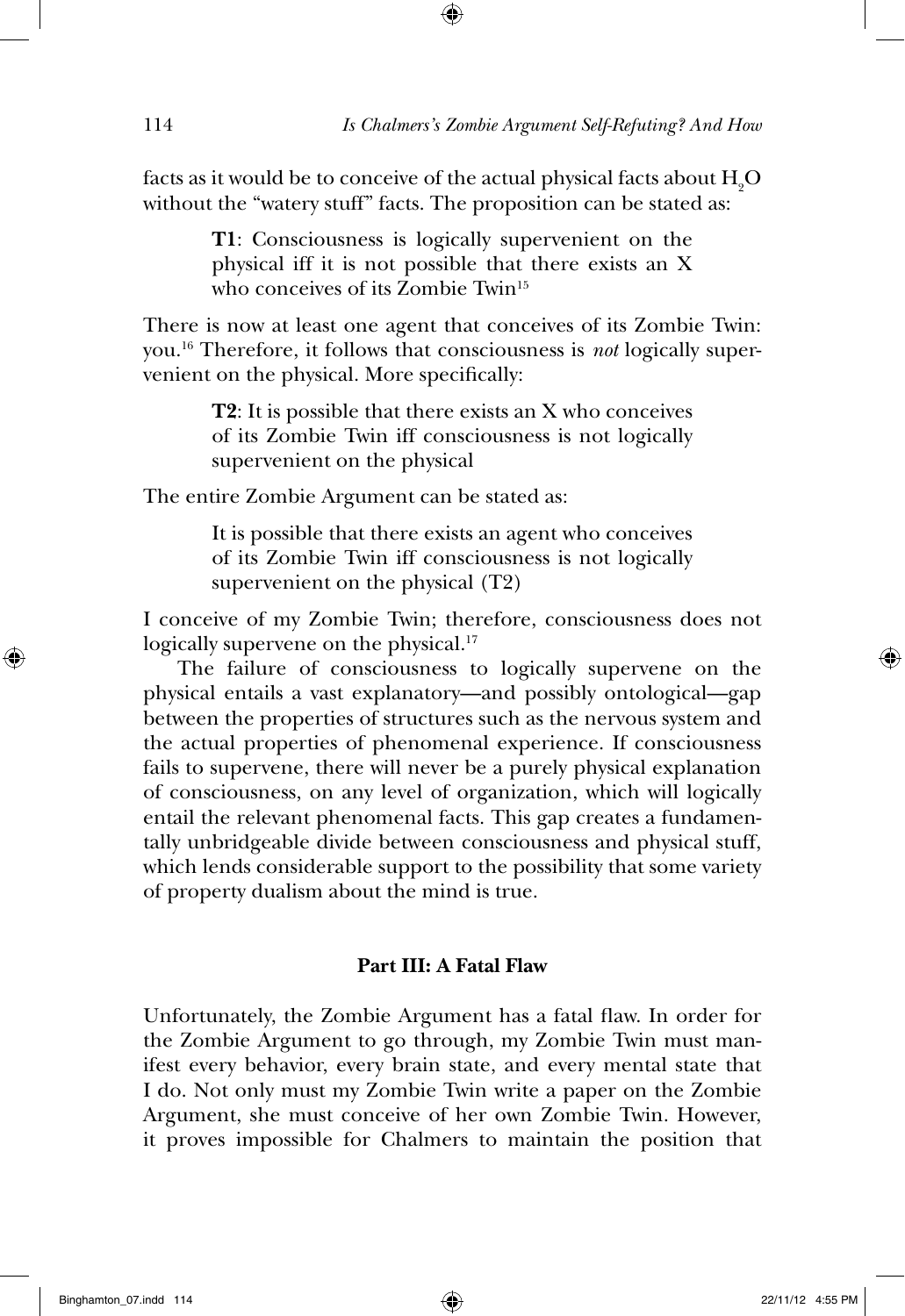constructing the Zombie Argument demonstrates the nonlogical supervenience of consciousness, while still delivering on his promise to talk about a concept of "consciousness" that is both coherent and relevant to the actual phenomenon of conscious experience.

As Chalmers himself notes in his discussion of what he terms the "paradox" of phenomenal judgment, my Zombie Twin must also construct the Zombie Argument:

> My zombie twin is himself engaged in reasoning just like this. He has been known to lament the fate of *his* zombie twin, who spends all his time worrying about consciousness despite the fact that he has none. … Still, [my zombie twin] remains utterly confident that consciousness exists and cannot be explained. (180)

From the definition of Zombie Twins, and on Chalmers's own account, we get T3:

> **T3**: If any X conceives of its Zombie Twin, the Zombie Twin also conceives of its Zombie Twin

However, we can construct two more theses from the definition of Zombie Twins in conjunction with T2:

> **T4**: For any X such that X conceives of its Zombie Twin, X is conscious and its Zombie Twin is not

> **T5**: If some X can conceive of its Zombie Twin, then X is conscious *simpliciter*

T5 is clearly trivially entailed by T4, and the inference from T2 to T4 is definitional. If T2 is true—that is, if consciousness fails to logically supervene on the physical, and if it fails precisely because it is possible that there exists an agent who conceives of its Zombie Twin—then it is true only in virtue of that agent being conscious. As Chalmers himself stresses, only a conscious agent itself can have incorrigible knowledge of its own consciousness, and *incorrigible* knowledge of one's own consciousness is required for the Zombie Argument to work. Without this knowledge, there is no guarantee that the agent is not a Zombie him or herself; thus, when the agent conceives of its Zombie Twin, there is no guarantee that there are two agents that are identical as to the physical facts but *definitely different* as to conscious experience. A Zombie could no more prove that consciousness fails to logically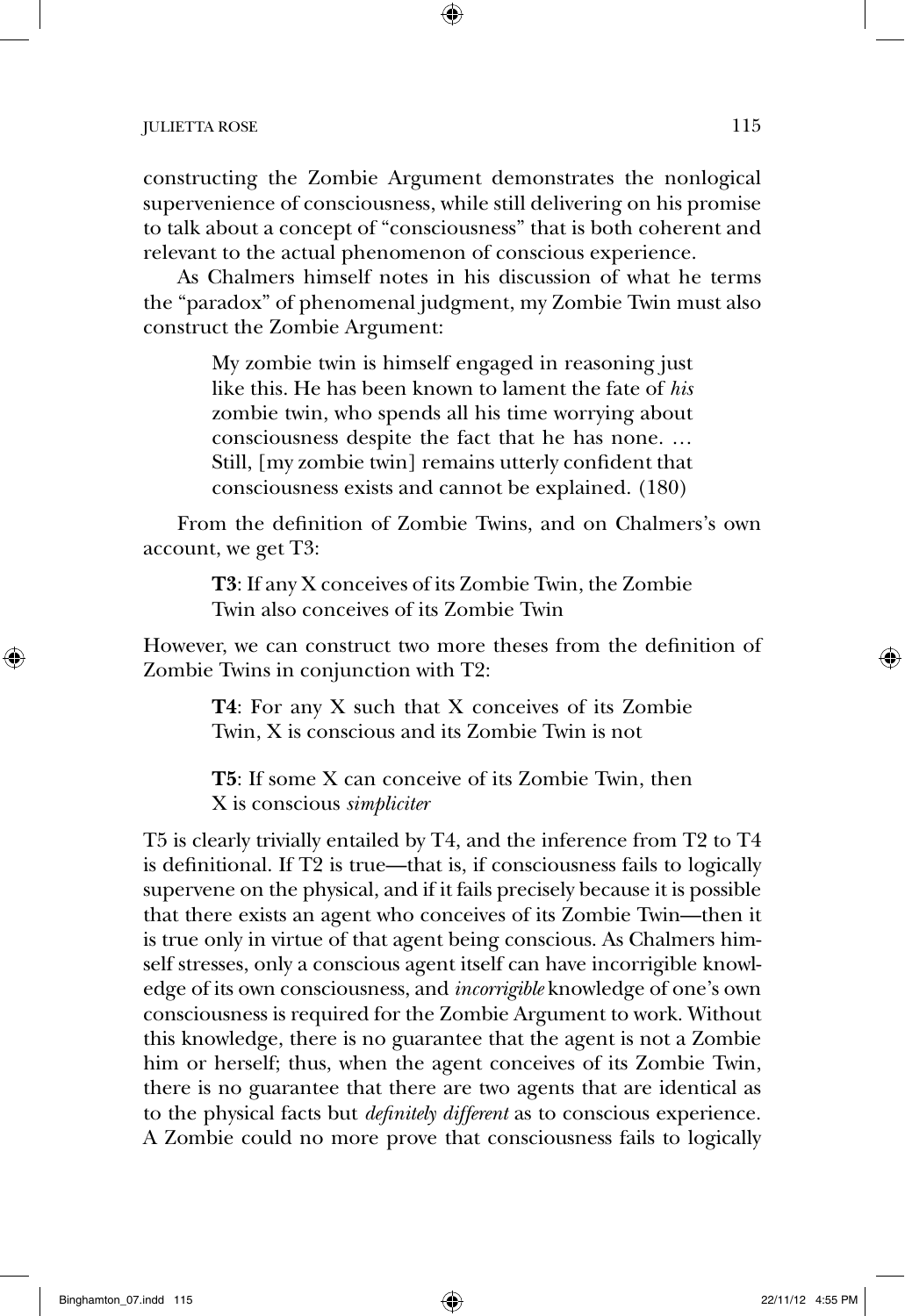supervene by conceiving of its Zombie Twin than I could prove that ectoplasmic ghosts fail to logically supervene: neither of us has the access to the relevant facts (phenomenal facts and ectoplasmic facts, respectively) necessary to see if it makes sense for them to vary independently of the physical facts. The take home message: according to the initial formulation of the Zombie Argument (and some basic intuitions about consciousness) a nonconscious agent can't prove anything substantive about a consciousness that it lacks entirely, let alone that that consciousness fails to logically supervene on the physical.

At this point, the initial dilemma facing the Zombie Argument becomes clear. In order to coherently conceive of my Zombie Twin, I must coherently conceive of her conceiving of her own Zombie Twin (T3). However, by T5 any agent who conceives of its Zombie Twin must be conscious: contradiction. So it seems as if Zombie Twins are either inconceivable, since by definition they cannot instantiate the mental state whereby Zombie Twins are conceived; or if T4 is denied, and Zombie Twins *can* conceive of Zombie Twins, T2 is also thereby denied and the argument crumbles. It follows that if the Zombie Argument works, there is no way we can endorse its central premise T2, since nonconscious agents can conceive of their Zombie Twins as well.

It seems as though, if one doesn't want to forfeit the relationship between the Zombie Argument and consciousness, it's necessary to affirm T5: my Zombie Twin couldn't possibly conceive of her Zombie Twin. Conceiving of a Zombie Twin entails that the conceiver is conscious, but *my* Zombie Twin is by definition *not* conscious; and without conceiving of *her* Zombie Twin, my Zombie Twin is at best a Zombie Counterpart. The proposition "I could have a Zombie Twin" is rendered incoherent, thus primarily inconceivable, and thus impossible. And if it is impossible to conceive of Zombie Twins, then by T1 the Zombie Argument actually proves the logical supervenience of consciousness on the physical.

# **Part IV: An Unhappy Reply**

Chalmers would of course protest this treatment of his argument: he would claim that consciousness on the part of the conceiver is not essential to conceiving of Zombie Twins, only to concluding from their conceivability that consciousness fails to logically supervene on the physical. While the capacity that my Zombie Twin has for conceiving of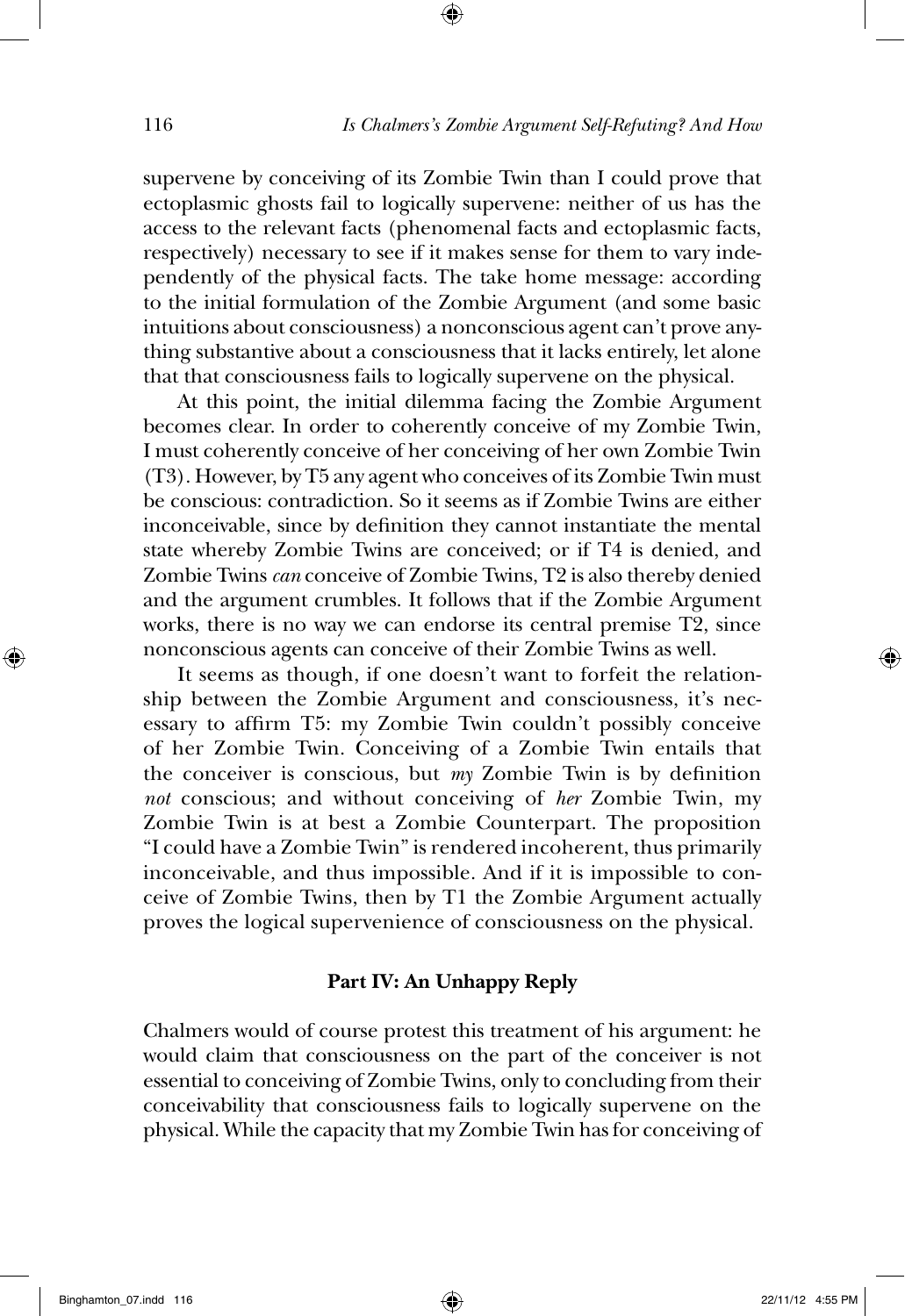her Zombie Twin does nothing to *prove* the logical non-supervenience of consciousness, it also does nothing to invalidate the argument. She is simply instantiating the functional correlate of *my* conception of my Zombie Twin without the phenomenal content, as stipulated.

This reply is the proper one for a defender of the Zombie Argument to make: since on Chalmers's account *everything*18 about me that isn't phenomenal supervenes logically on the physical, by definition my Zombie Twin instantiates all of my physical and mental properties that are not explicitly phenomenal, including my conception of my Zombie Twin. However, this ploy entails that agents who claim to know incorrigibly that they are conscious on the evidence of their so-called phenomenal experiences could very well be as deluded as their Zombie Twin; in other words, I might be a Zombie. If this is the case, even *my* ability to construct the Zombie Argument fails to prove anything about consciousness, since I might in fact be a Zombie. In addition, it highlights the knotty problem of how Zombie Twins can coherently refer to consciousness while remaining both nonconscious agents and physical/functional replicas of their conscious counterparts.

As we have seen, the claim that only conscious agents can conceive of their Zombie Twins is a direct entailment from T2:

> **T2**: It is possible that there exists an agent who conceives of its Zombie Twin iff consciousness is not logically supervenient on the physical

The problem is that T2 implies that the capacity of a *non*conscious agent to conceive of its Zombie Twin also proves that consciousness doesn't supervene on the physical, while the credibility of the argument depends upon the opposite. As discussed earlier, a nonconscious agent conceiving of its Zombie Twin—in effect, conceiving of itself—cannot do anything to prove dualism; the possibility that it could is precisely the counterintuitive result of the initial Zombie Argument, which a satisfactory rebuttal must quash.

T2 could be reformulated to stipulate that only conscious agents would be able to demonstrate that consciousness fails to supervene by conceiving of Zombie Twins, while nonconscious agents are just grinding their gears as in the rest of their mental life:

> **T2'**: It is possible that there exists a conscious X who can conceive of its Zombie Twin iff consciousness is not logically supervenient on the physical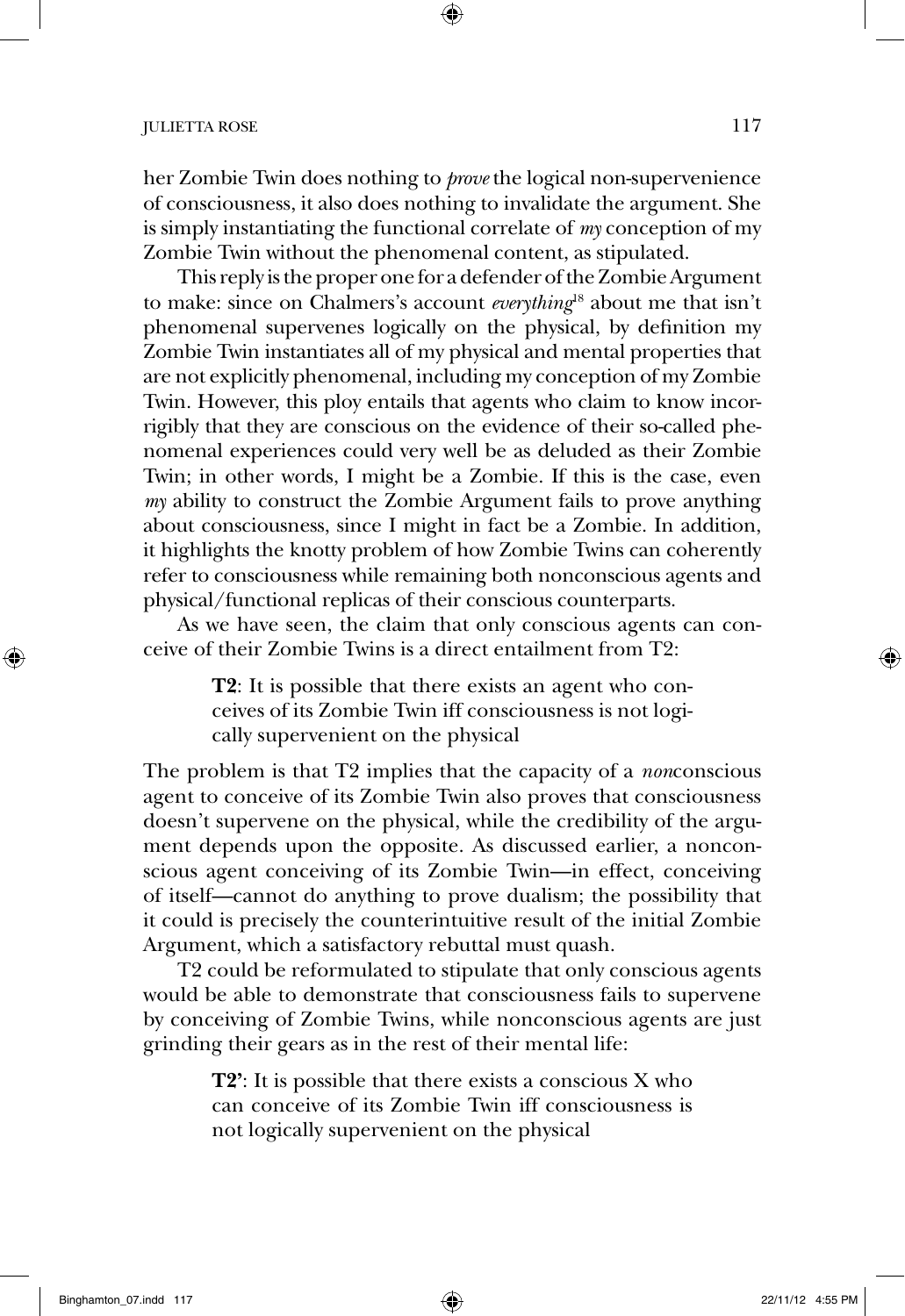However, this is simply to *assert* that Zombie Twins can still conceive of their Zombie Twins, and that this does nothing to devalue *our* ability to conceive of Zombie Twins. Paralleling the situation noted earlier, the fallout from this move results in the Zombie Argument refuting itself: there is no way to insist both that Zombie Twins can do everything that we can do, and that what we can do has any relationship to a nonlogically supervenient consciousness.

My Zombie Twin, by definition, instantiates all and only those of my properties that supervene logically on the physical. If Zombie Twins are to be even prima facie possible, among my physically supervenient properties must be my belief that I am conscious; my capacity to adopt any number of propositional attitudes toward my supposed conscious experience (I believe that touching a flame will hurt; I like chocolate; red is my favorite color; I believe that my experience of pain proves that I am conscious); and my ability to conceive of my Zombie Twin and draw conclusions about my own consciousness in light of that conception. Any being that did *not* instantiate these mental states and engage in the appropriate behaviors would not be my Zombie Twin.

Is it possible that, in the case of phenomenal beliefs, concepts, and the like, my Zombie Twin has mental states that are functionally identical and yet mysteriously different from my own, and which owe this difference to our differing phenomenal statuses? Is it possible that I have the capacity to discern this difference better than my Zombie Twin, such that *I* can be incorrigible about my consciousness while she is simply mistaken? For Chalmers's position to stand, both of these questions must be answered in the affirmative. Otherwise, I cannot be sure that I am not a Zombie, and thereby incapable of proving anything about consciousness by conceiving of my Zombie Twin. Unfortunately for Chalmers, this is impossible.

If my Zombie Twin is a true Zombie *Twin*, all her mental states must be externally *and* introspectively indistinguishable from my own—I can't think one thing about an experience, while she thinks another. They must occupy the same functional roles in our respective mental lives.19 Crucially, she wrongly believes that some of these mental states, "experiences," provide incorrigible justification for her belief that she is conscious—just as I believe that my experiences provide incorrigible justification for *my* belief that *I* am conscious. Even according to Chalmers there is no discernible mental difference between me and my Zombie Twin as to our self-ascribed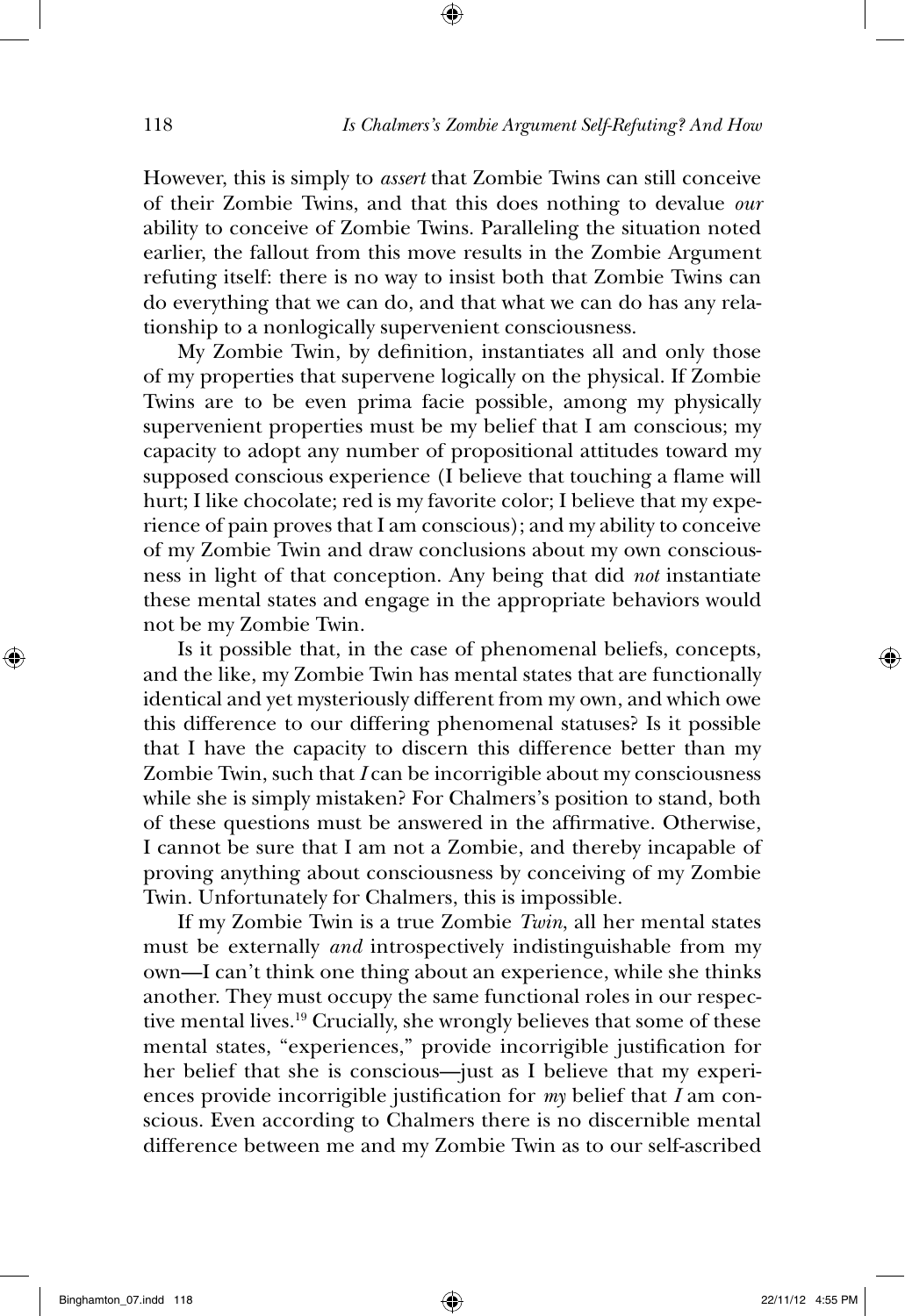basis for phenomenal belief. It follows that, at least as far as either of us can *tell*, my beliefs and my Zombie Twin's are equally well justified. How, then, do I gain an epistemic advantage over my Zombie Twin?

Chalmers contends that, due to the fact that I *am* conscious, I have a warrant for regarding my beliefs as true, whereas my Zombie Twin does not, regardless of what we both think about our "experiences." However, how am I to *know* that I am conscious in the first place unless I can *know* that I wouldn't have the same conviction in the absence of consciousness? If my mental life is internally indistinguishable from my Zombie Twin's, then I simply cannot claim to know better about my own consciousness than does my Zombie Twin about her "consciousness." The possibility that I *might* be conscious is totally unhelpful: if Zombie Twins are possible, as far as I can tell I have as much reason and evidence for believing that I am conscious as does my Zombie Twin—hardly a sure thing.

Any further claim that I am somehow warranted over and above my Zombie Twin in regarding my belief that I am conscious as true must invoke some discernable difference between my Zombie Twin and me. And if I can tell the difference, I have at least one mental state that she lacks: I *know that I know* that I am conscious, whereas she does not. If this is the case, then she is not my Zombie Twin, and the argument fails.

To be fair, Chalmers argues that it is my conscious experiences themselves, and not my *beliefs about* those conscious experiences, that form the justification of my claim that I am conscious:

> Underlying this sort of objection may be the implicit assumption that the beliefs themselves are the primary determinants of my epistemic situation. … But of course this is false. The evidence for my beliefs about experiences is much more primitive than the beliefs themselves. It is experience itself that is primary; the beliefs are largely a secondary phenomenon. (199)

In other words, how justified we are in holding certain beliefs is not logically supervenient on the physical—but the beliefs themselves are. We have the same convictions about consciousness as our Zombie Twins, but ours are somehow more justified than theirs. However, the specter of a radically epistemically inert consciousness is not to be gotten rid of.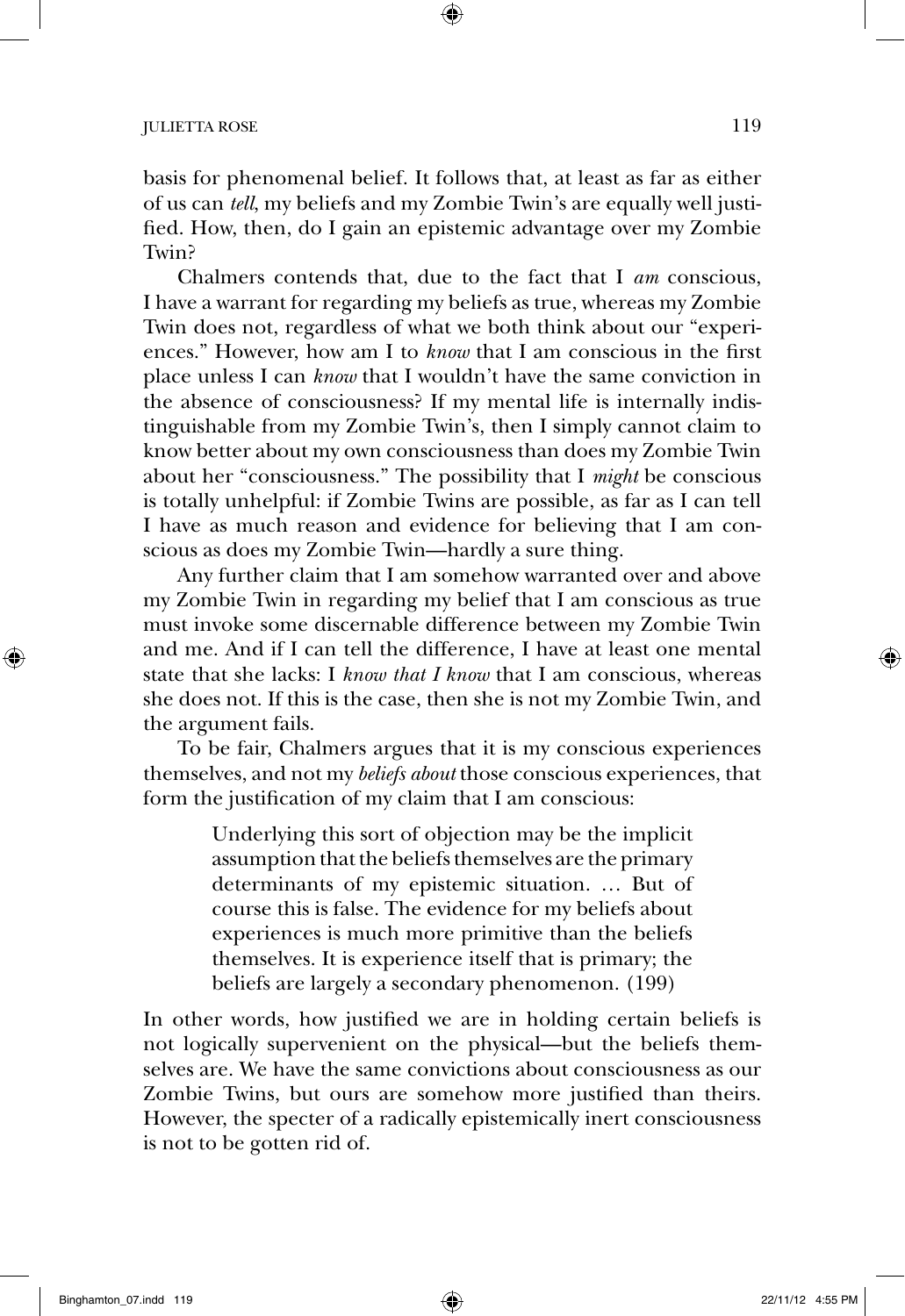Chalmers simply pushes the dilemma back a layer: instead of talking about our commonly held beliefs, we are now discussing our commonly held "experiences." Given that I have the same beliefs as my Zombie Twin, and that we are both convinced that our experiences themselves form the justification for those beliefs, the question again arises: What difference do my experiences make in my mental life that analogous zombie "experiences" don't make in my Zombie Twin's? If Zombie Twins exist how could I tell the difference between a real experience and a Zombie "experience" better than my Zombie Twin?

The project of preserving the total functional irrelevance of conscious experience, which is essential to maintain the conceivability of Zombie Twins, reduces consciousness to total epistemic inertia. This strategy maintains the disturbing disconnect between my belief that I am actually experiencing green, and my capacity to *know* that I am experiencing green—there is no available notion of a mentally relevant phenomenal knowledge that I could instantiate and introspectively discern, but which my Zombie Twin could possibly lack.<sup>20</sup>

Finally, Chalmers claims that the contention that we must have a causally relevant justification for our beliefs in order for them to be "really" justified is a non sequitur: "[F]rom the fact that there is no justification in the physical realm, one might conclude that the physical portion of me (my brain, say) is not justified in its belief. But the question is whether *I* am justified...not whether my brain is" (198).

But the problem extends beyond "the brain." What Chalmers identifies as the psychological mind—the functionally defined processes that make up the bulk of our phenomenally inert mental life—is a well-established member of the physically supervenient personal properties (as the success of psychology can attest), and beliefs constitute a large part of this psychological mind. If consciousness fails to supervene, we clearly won't find justification for our phenomenal beliefs in the physical realm; however, it becomes impossible to maintain that we will find discernible phenomenal justification at all. The above position seems to lead into a highly unintuitive (and unproductive) parallelism, at least if Chalmers maintains his interest in preserving the first and second laws of thermodynamics.

The attempt to salvage the Zombie Argument by claiming some vague and unprincipled difference between my Zombie Twins' "phenomenal" concepts and my phenomenal concepts (no scare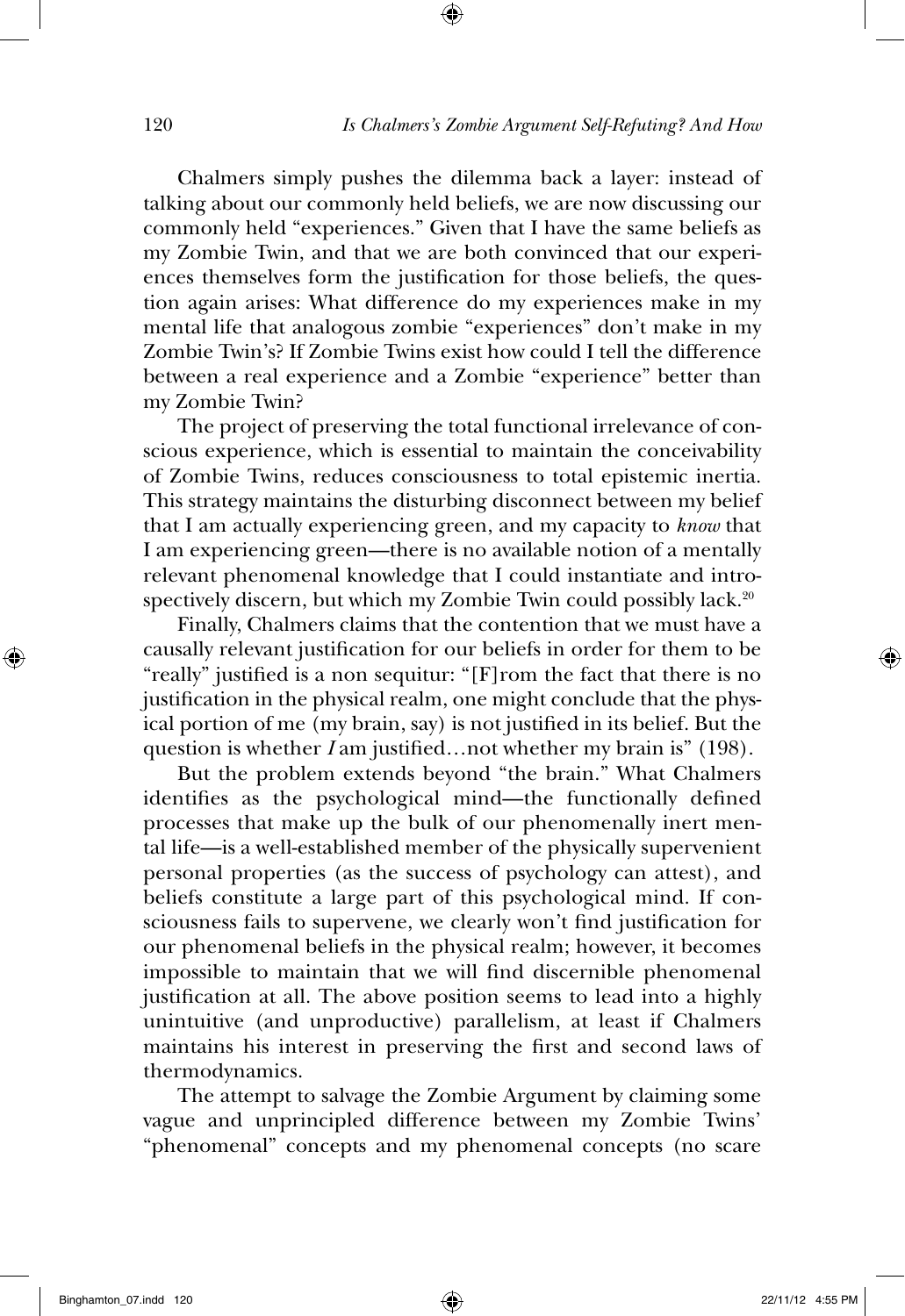quotes)—a difference that nonetheless has no effect on our respective beliefs about consciousness—results in the crippling indifference of *our* mental life to whether we are actually conscious or not. Apart from being an effective reductio against the argument on the face of it, the unprincipled and unwarranted privilege accorded to "actually" conscious agents such as Chalmers and me undercuts Chalmers's own rationale for why my conception of my Zombie Twin is a viable non-supervenience argument. If T5 is wrong, and any agent can conceive of its Zombie Twin; if only conscious agents can do so with the effect of demonstrating dualism; and if I cannot be sure that I am actually conscious; then by definition, my ability to conceive of my Zombie Twin can demonstrate absolutely nothing about the nature of consciousness.<sup>21</sup>

# **Part V: The Problem of Reference**

The continued defense of the Zombie Argument against the charge of self-refutation results not only in the elimination of a role for consciousness in the formation and justification of our phenomenal beliefs, but in an analogous elimination of our very ability to refer to or even think about actual phenomenal experience. If the Zombie Argument were held to somehow succeed in proving the nonlogical supervenience of consciousness on the physical, it directly follows that the secondary intension of "consciousness" is the same as the primary intension. If consciousness is irreducible, it will not have an a posteriori identity with anything but itself. The fundamental structure of consciousness in the actual world would then be nothing except consciousness itself, and *any* vaguely accurate concept of consciousness or vaguely successful reference would derive its meaning and its sense from precisely and only that *actual* consciousness that fails to supervene on the physical. Needless to say, Zombies will have a hard time remaining our twins for long if they entirely lack phenomenal concepts, or if their references for similar sounds diverge functionally from ours—and divergence seems unavoidable given that the terms' meaning, reference, and sense are all intimately related to nonlogically supervenient consciousness. Strictly speaking, Zombies could not have a concept of consciousness (Moody 1994). It is hard to believe that any agent without such a concept could be my twin in any sense of the word.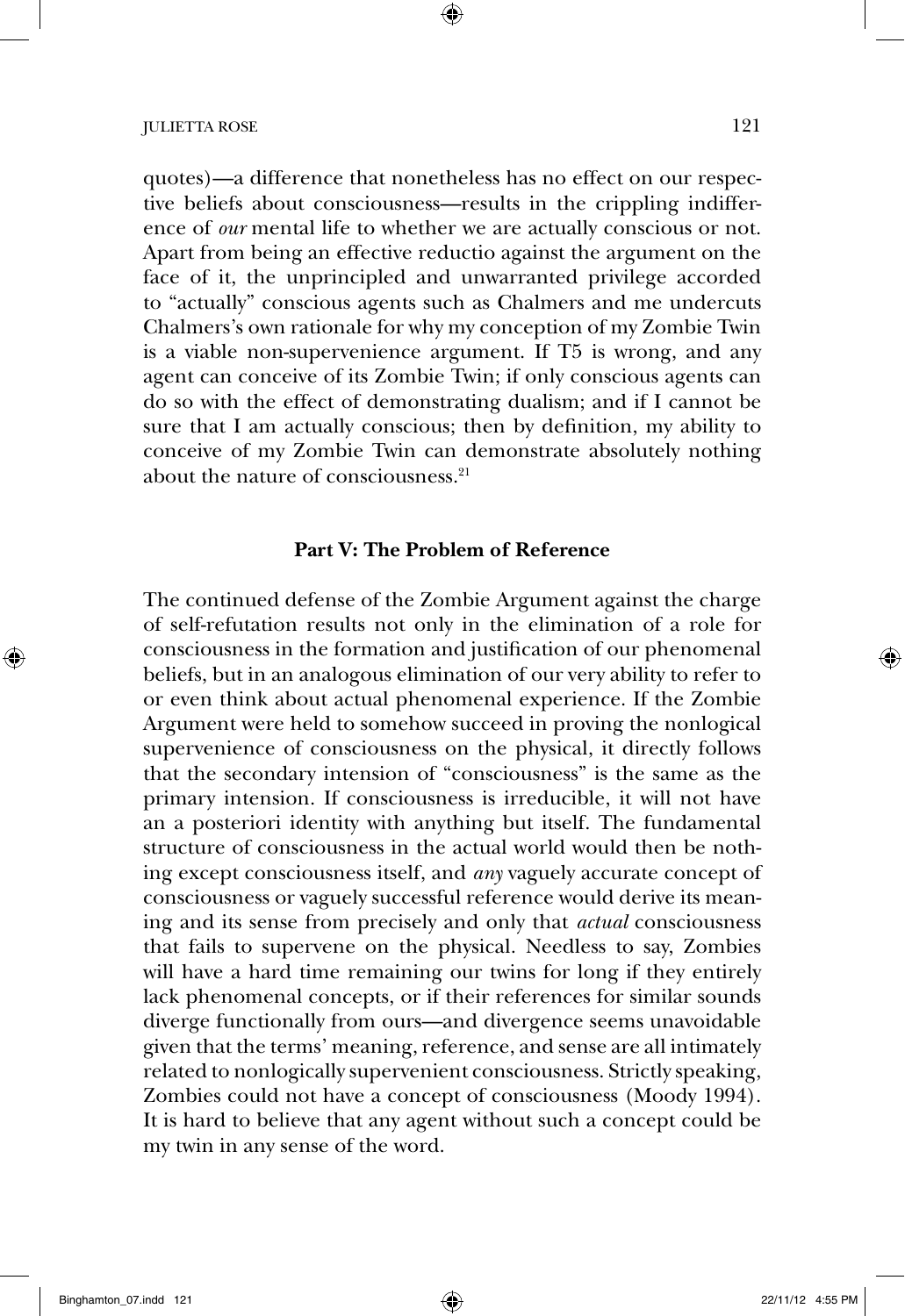Again, it is possible to argue that zombie "phenomenal concepts" are functionally identical to our phenomenal concepts: however, *our* concepts thereby cease to be uniquely ascribable to conscious experience. For Zombie Twins to remain functionally identical—if they are to continue to be possible—the primary and secondary intensions of my concept of consciousness must be shared in common between my Zombie Twin and me; effectively, the primary and secondary intensions must be such that the Zombie Twins have referential access to them, and thus they must *both* supervene on the physical. It follows that the reference and sense of *my* phenomenal concepts, and of my concept of consciousness itself, must also supervene on the physical. But we already said that if Zombie Twins are conceivable, and thus if consciousness does not supervene on the physical, then any concept of consciousness *could not* have been derived from any property or thing or fact in the world which does supervene on the physical:

> Nothing in this vast causal story [about the world that logically supervenes on the physical] would lead one who had not experienced [consciousness] directly to believe that there should be any consciousness. The very idea would be unreasonable; almost mystical, perhaps. (102)

The Zombie Argument is again embroiled in an insoluble dilemma: If I have referential access to my own non-supervenient consciousness, then I have a functional property that my Zombie Twin lacks, and Zombie Twins are inconceivable once more; if I want to insist that Zombie Twins are coherent, then I must really reference a property of the world that *does* logically supervene on the physical when I say "consciousness" (I have only as much referential access as does my Zombie Twin). In this case, "real, live consciousness," if it can even be said to exist, it is rendered not only unknowable, but unthinkable and ineffable as such. The Zombie Argument finds itself in the same incoherent position with regard to reference as it does with phenomenal belief: If Zombie Twins are possible, then the argument is false or meaningless, since any reference to consciousness will pick out something that supervenes on the physical; if the argument is sound, then Zombie Twins cannot be functionally identical as regards the references of their phenomenal terms, and they are inconceivable.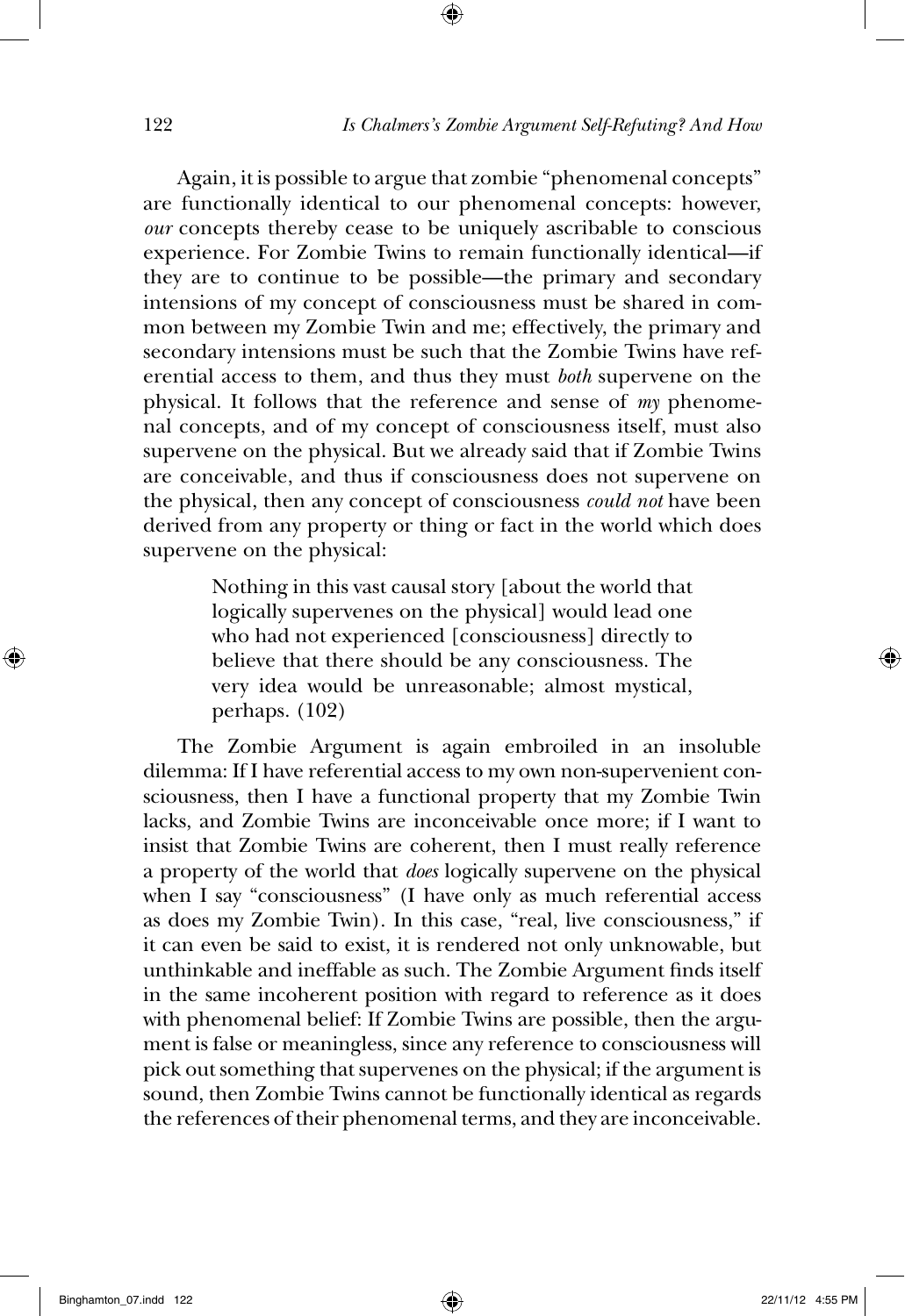Unlike almost all other mental entities or properties, the concept of consciousness itself seems to be unrealizable in mental states that lack the appropriate contact with the phenomenal realm. Chalmers himself admits this:

> Somehow a sort of experience, which one might think of as the *referent* of a qualitative concept, is getting inside the [phenomenal] concept and constituting its sense (where sense is equated with primary intension)." (207)

The term *consciousness* could have no other referent and no other sense than real, live, phenomenal consciousness. If its reference, meaning, primary and secondary intensions, and sense are all to be found in nonlogically supervenient consciousness, it follows that functional role is must be derived entirely from the nonlogically supervenient consciousness; and it follows that zombies *cannot have* a functionally identical concept of consciousness—not even an "empty" one. An empty concept of consciousness would not fill the same causal role in our mental life, speech acts, or behavior, and it is unclear that there would even be a "container concept" available to be filled.

Chalmers claims, as it seems he must, that the Zombie Twins possess some limited concept of consciousness—perhaps as a "property over and above any physical and functional property" (204). But Chalmers also characterizes consciousness as "something surprising" about the world, something which no amount of a priori or a posteriori investigation into the physically supervenient stuff in the world would lead one to expect—and so he should. This is the position on which the entire Zombie Argument is predicated. What possibility, therefore, exists that a being living in a world where *everything* supervenes logically on the physical would posit something that lies over and above it, and which forms the *ultimate content* of their purely physically supervenient and functionally defined "phenomenal" concepts and beliefs—concepts and beliefs that *have no content*? To assert that the Zombies will have any notion of consciousness at all, while maintaining that the *only* meaning consciousness can have in statements such as "I believe I am conscious because I have the experience of pain" is *phenomenal, nonfunctionally defined experience*,<sup>22</sup> is simply contradictory.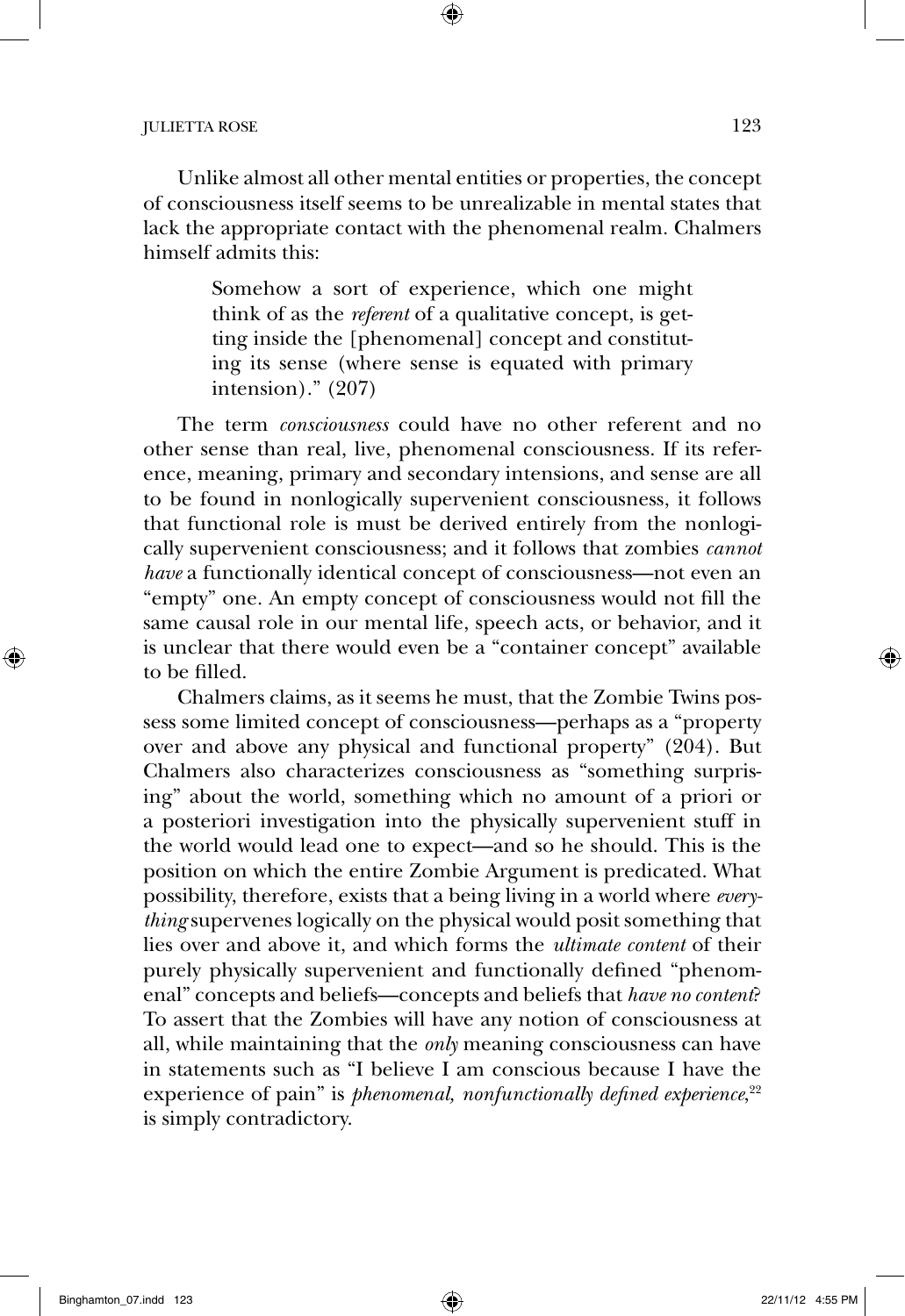Chalmers wants to have it both ways: he wants *us* to be able to refer to consciousness thanks to the brute fact of our phenomenal experiences; and he wants Zombies to refer, inaccurately, to their "consciousness" thanks to their quasi-experiences; but he does not provide any rationale for how the Zombies could ever refer to anything that would be patently absent from their scope of reference or thought.

The possession of such a concept by our Zombie Twins, even one that only *functioned* like our concept, would undermine the necessarily and essentially unique position occupied by our phenomenal concepts and phenomenal beliefs. Strictly speaking, the Zombies Twins could not have the concept; to insist that they would, even if only a functional analogue, opens the door to the possibility that the referent of *our* term *consciousness* logically supervenes on the physical.

In other words, to maintain both the conceivability of Zombie Twins and the validity of the Zombie Argument entails two contradictory conclusions: first, that consciousness entirely fails to supervene on the physical, and second, that Zombies can competently use the concept of consciousness in their thinking and speech acts. If they can reference consciousness without any kind of connection to consciousness, then we can too—and what's more, we are as bad at telling the difference as our Zombie Twins. It follows that the Zombie Argument is simply nonsensical, since what we *actually* mean by consciousness logically supervenes on the physical. Any concept of consciousness that would be worthwhile—a concept that would not be accessible to nonconscious agents—would be not only unknowable, but entirely inaccessible to thought or reference. Unless we are again given an unprincipled privilege over our Zombie Twins, the coherency of a Zombie Twin entails that it is impossible for us to ever refer to actual consciousness as defined by the Zombie Argument: whatever we mean when we say "consciousness," it definitionally *does* logically supervene on the physical.

### **Part VI: Finale**

David Chalmers's Zombie Argument is probably the most influential defense of dualism in contemporary literature. Nonetheless, the argument suffers from a crippling, hidden self-contradiction: if conceiving of Zombie Twins is restricted to conscious agents, as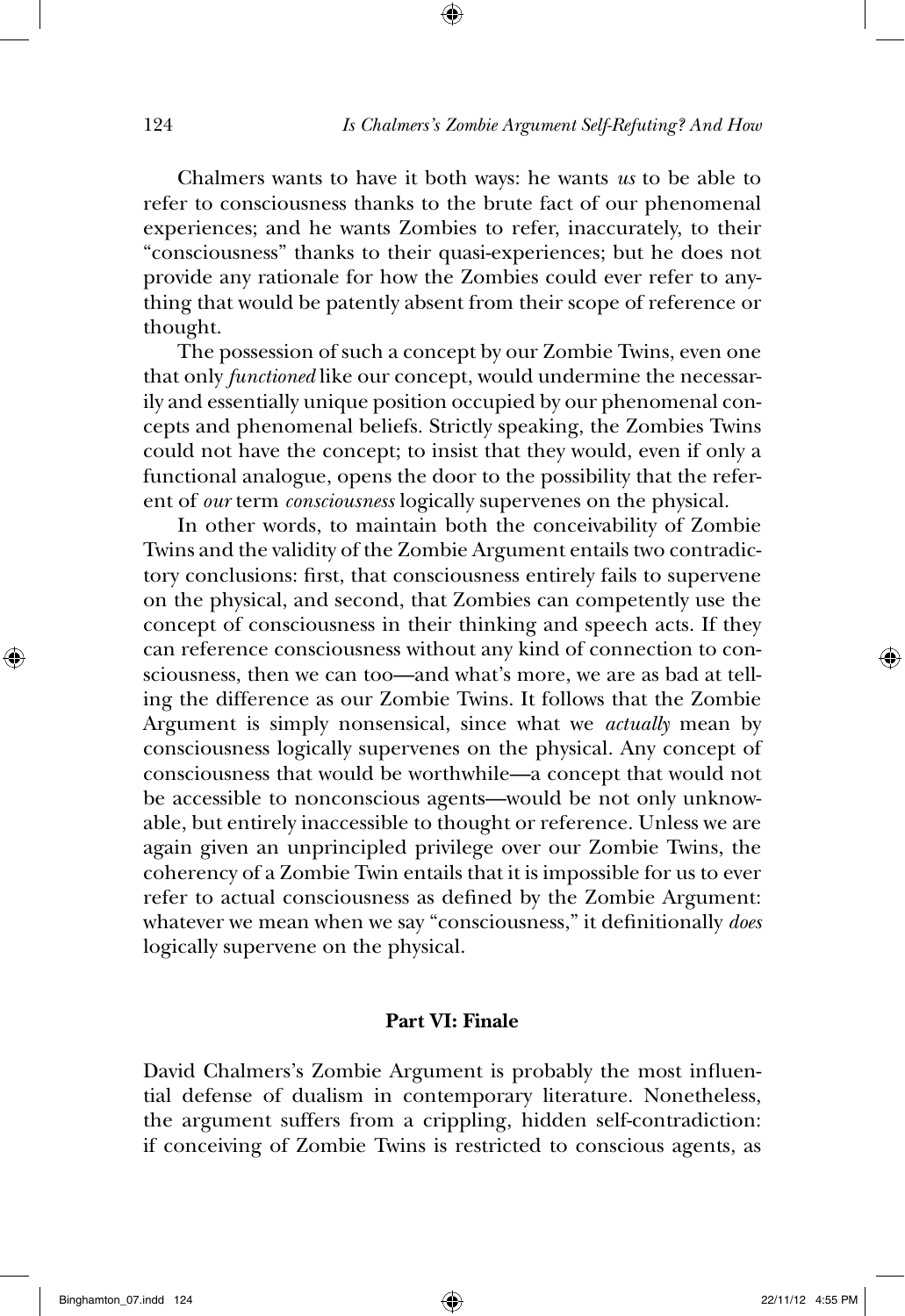seems prima facie necessary for the argument to go through, then the Zombie Twins themselves are rendered inconceivable; but if any agent with the requisite cognitive capacity can conceive of its Zombie Twin, then my own status as a conscious agent is called into question, and my ability to conceive of my Zombie Twin can be chalked up to the live possibility that I am in fact a Zombie. In neither case does my conception of my Zombie Twin do anything to demonstrate dualism—in fact, the opposite is true. In the first case, consciousness is seen to clearly supervene on the physical, at least in the sense necessary to imply the possibility of a reductive identification of consciousness with some physically supervenient aspect of the mind. In the second case, phenomenal consciousness is simply eliminated entirely from mental life, even on introspection. It is simply a phantom, a quasi-concept with no real meaning or possible referent. It turns out that if the conceivability of my Zombie Twin can be used to argue for dualism, then she is inconceivable, and if she is conceivable, then her conceivability cannot be used to argue for dualism.

Further, the argument threatens Chalmers's most basic tenet: thou shalt not say "consciousness" and mean something else (26). If the Zombie Argument went through, it would follow that any reference I might make to consciousness, phenomenal experience, qualitative states, and the like would surreptitiously pick out a functional property of my mind that I share with my Zombie Twin. In the process, the argument would either prove that consciousness is beyond the limits of meaningful thought and reference and that the argument itself is thereby moot; or that agents that are stipulated to lack consciousness have as much access to it as do I.

Taken together, these considerations support an interpretation under which the Zombie Argument forms an impressively strong *reductio ad absurdum* argument in support of some form of eliminative reductionism about phenomenal experience, at least if the strain of modal rationalism that endorses propositions such as T1 is taken seriously. When you run the thought experiment, the dualist account of consciousness breaks down under the weight of its own theoretical commitments.

However, it is my position that regardless of the failure of the argument, eliminativism about qualia is clearly false: I am clearly having conscious experiences, I am clearly able to think about them and refer to them, and they clearly form the justification for my belief that I am conscious and that I see colors and feel sensations. What's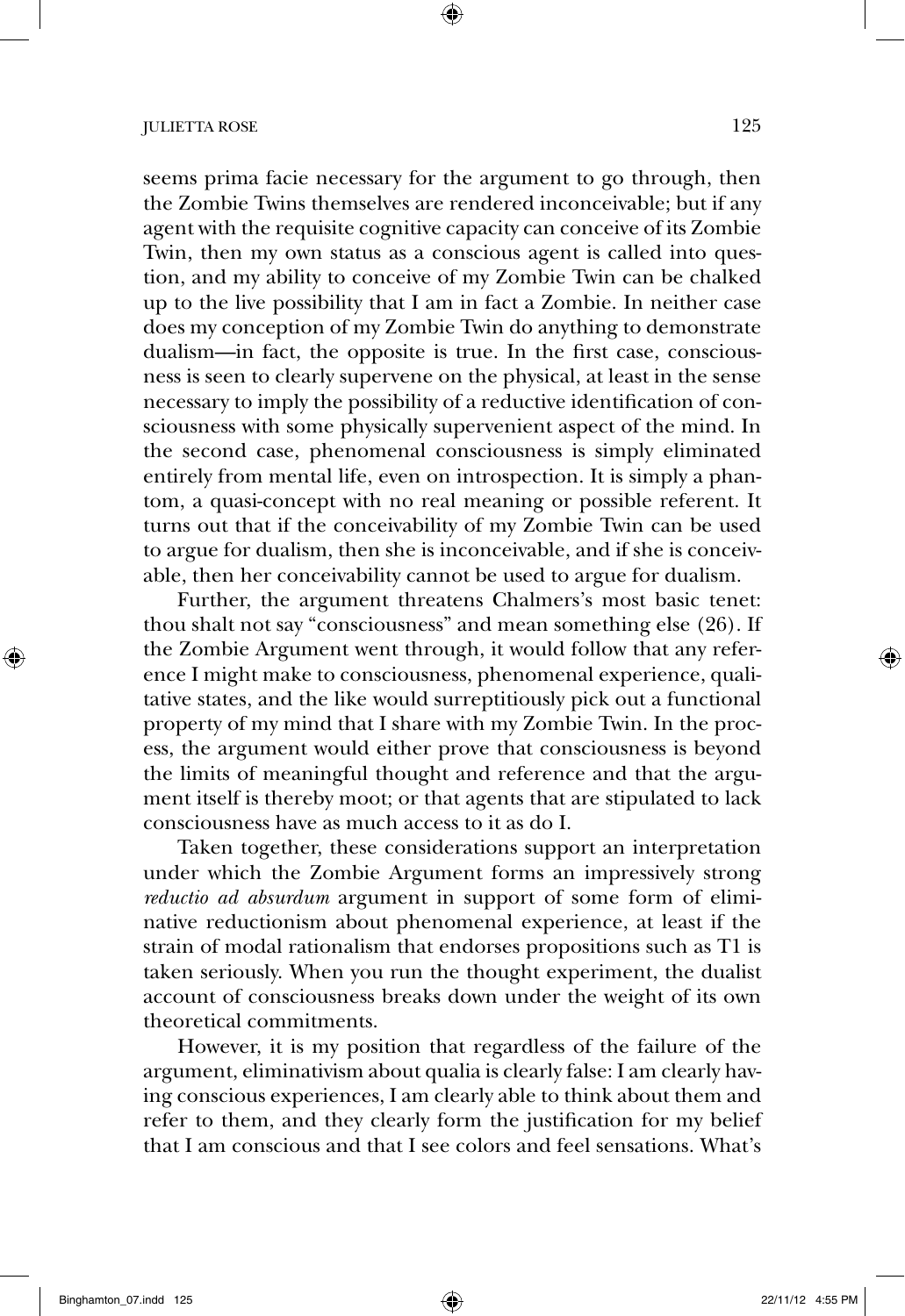more, they form a stronger justification than do their neural or functional mental correlates. To endorse any position to the contrary would be an exercise in self-delusion. As John Searle points out in *The Mystery of Consciousness*, reduction that involves wholly eliminating the explanandum in favor of some other set of facts or properties is based on a distinction between (illusory) appearance and reality (Searle 1990, 29): rainbows, initially conceived of as solid ribbons of color arching across the sky, can be eliminated in favor of a story about of the refraction of light through water molecules present in the atmosphere after it rains, because *there are no* solid ribbons of color arching across the sky. However, consciousness cannot be fit into the illusion/reality dichotomy; conscious experience is the center of our epistemic worldview, the incorrigible base from which we venture out into the possibility of the world beyond experience. If conscious experience is rendered illusory and untrustworthy, there is simply nothing left. Further, if there is the "illusion" of conscious experience, the experience of that illusion just *is* conscious experience, Zombie "consciousness" notwithstanding.

Rather, it seems that there is some deep connection between human (and probably most animal) minds, functionally characterized, and consciousness itself—you cannot have one without the other, even when it seems like you can. On the inductive evidence available from the scientific community today, there is no reason to suppose that phenomenal consciousness will ever form part of the reductive explanation for a behavior, brain state, or even a mental state functionally defined, or itself be reductively explained; it seems entirely nonessential to the whole enterprise. But on internal reflection, actual consciousness *is* essential to our ability to form concepts that characterize it, terms that reference it, and beliefs that endorse (or deny) its existence.

Unless conceivability is abandoned as a guide to possibility entirely, it seems that the only recourse for a conscious essentialist to use Flanagan's term (Moody 1994 from Flanagan 1991)—is to reaffirm T5: in order to play the game of talking about consciousness, you must be conscious yourself. A nonconscious agent, although it could certainly learn to use words such as "consciousness," "phenomenal experience," and the like, would never originate them if left to its own devices (also see Moody 1994). Further, nonconscious agents cannot make sense of using these words to the same degree as would a conscious agent, since their scope of reference does not extend to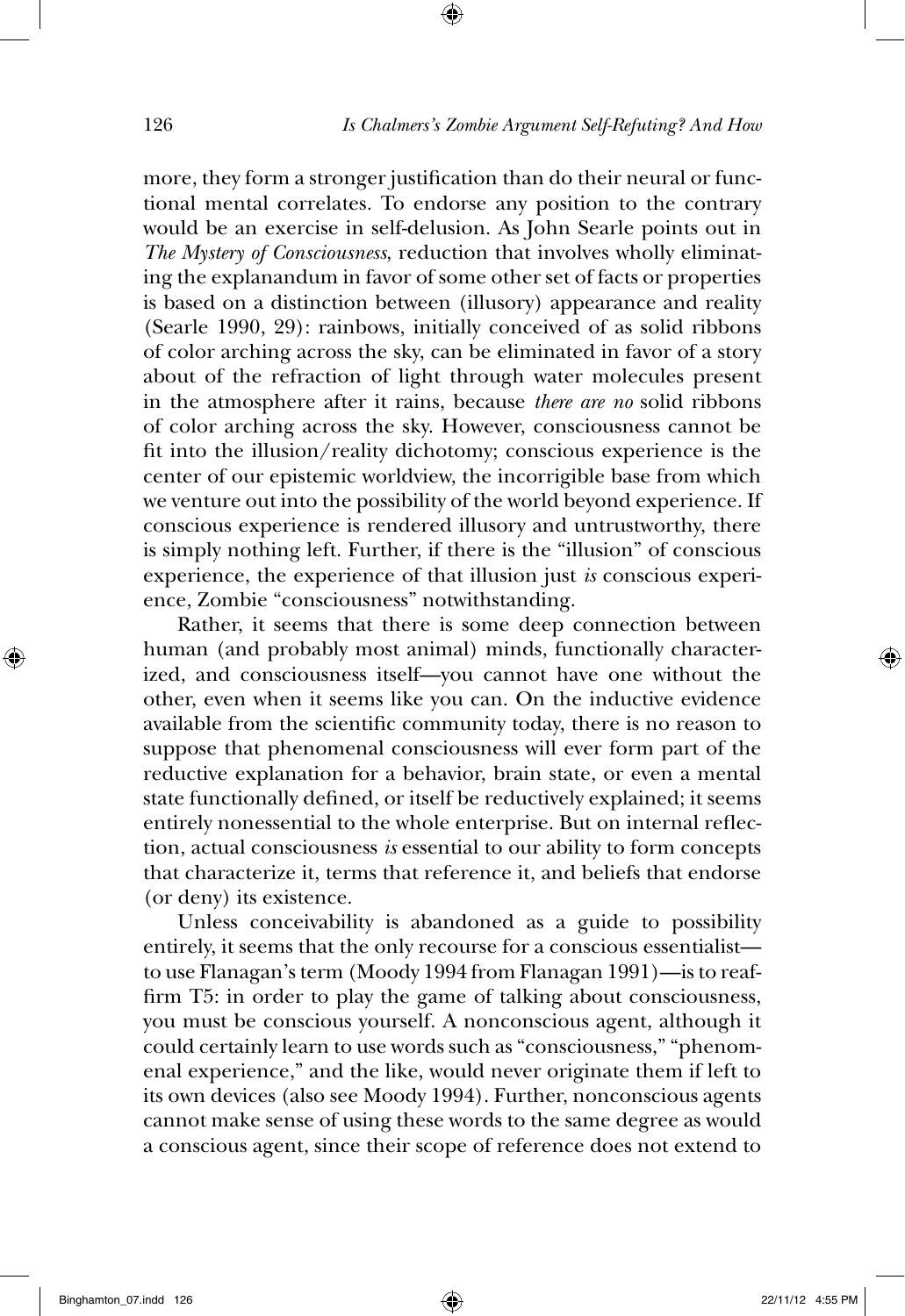the phenomenal realm; it follows that conscious agents and Zombie Twins, if they make all the same sounds, must have two homophonic, but distinct, vocabularies.

What follows from this? Does consciousness, as it is experienced prior to conceptualization, actually logically supervene on the physical? Is it actually reducible, without remainder, to some physical or functional correlate? If this is so, the deep-seated intuitions informing the dualist view that consciousness is nonreducible, such as those that make Mary, Zombies, and Inverted Qualia seem plausible, must be explained away by a new conception of consciousness that does not lead to an underdetermination of phenomenal states when employed within an appropriate explanatory framework. In addition, these intuitions must be rendered toothless in a way that makes it intelligible *why* they were so compelling in the first place.

Some reductionists about consciousness suggest that with more empirical data, the sense of "consciousness" that needs explaining will be modified into a concept which is defined by its causal role alone (such as Block and Stalnaker 1999). That is, just as progress in the biological sciences showed us that "to be alive" can be defined as a collection of functional characteristics of some systems, and thus that the question of whether something is alive or not can be settled by noting certain of its physical or functional properties, what we think it is "to be conscious" will prove similarly amenable to scientific "therapy." Eventually, we will regard questions such as "Is Chalmers *really* conscious?" on par with questions such as "Is the life force a physical property?"

A redefinition of consciousness in this way faces obstacles on a different scale than the analogous redefinition of life (108–109). Many take the position that this project is impossible, due to what we already know about the nature of consciousness itself from our own mental lives (Dietrich and Hardcastle 2004). Others feel that this possibility cannot be ruled out, and the attraction that they feel for this kind of "wait until next year" reply is understandable. The failure of the Zombie Argument may be seen to provide ammunition against any conception of the mind that draws some kind of in-principle insurmountable distinction between consciousness and other aspects of the mind. However, it seems to me that the failure of the Zombie Argument is a surprise, and instead serves to prove how little we understand about even our naive conception of consciousness. Any reduction or identification of consciousness to purely physical or functional properties of mind would simply be sweeping the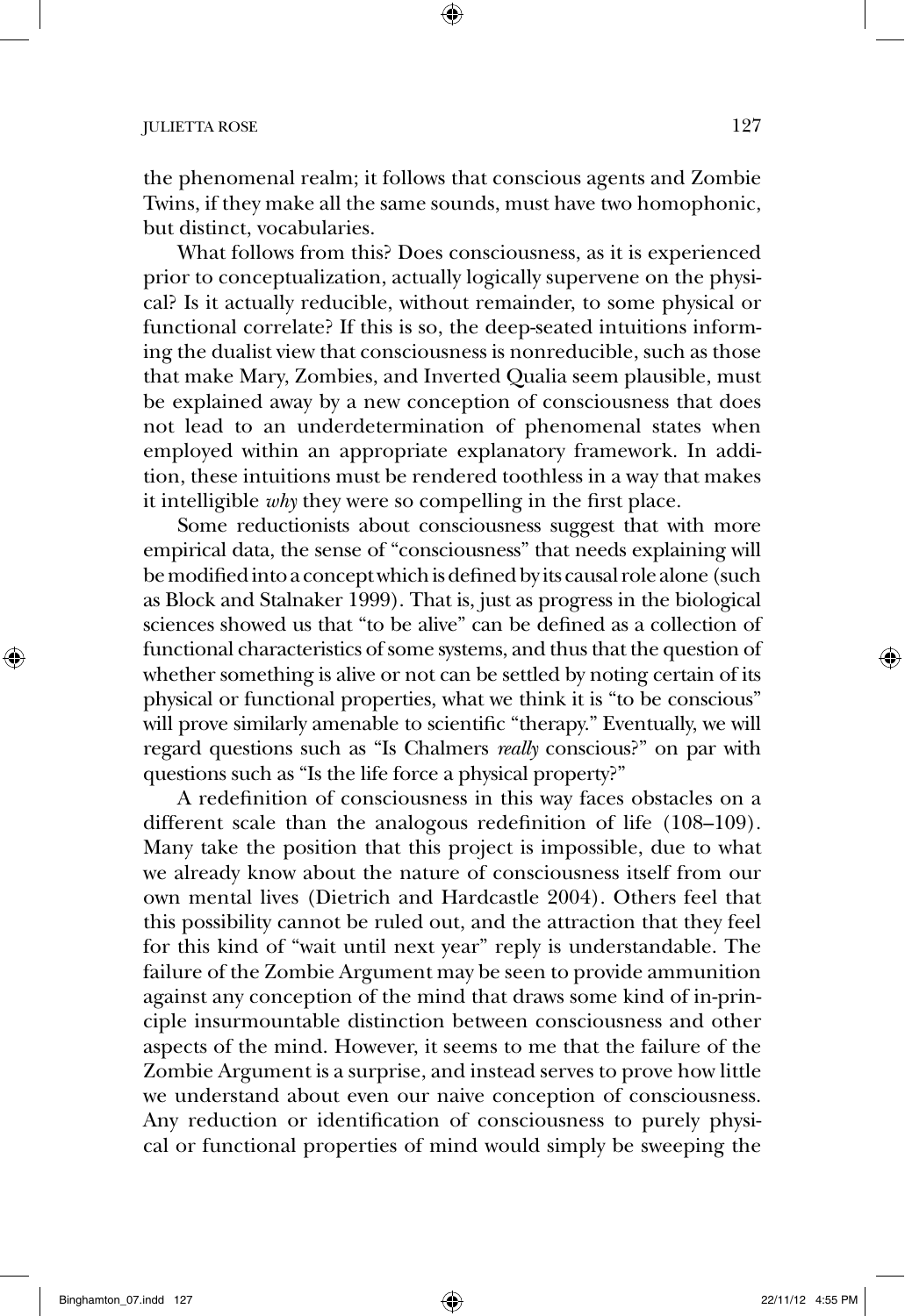problem under the rug—it's true, we wouldn't have to look at it or think about it, but the weirdness would still be there.

The weirdness of consciousness seems to originate, as suggested by Nagel (1974), in its essentially and uniquely subjective nature. We are helpless to show our phenomenal experiences to anyone else, but as Chalmers points out, consciousness constitutes an essential component of our core epistemic situation (195). If the Zombie Argument demonstrates anything, it is that the epistemic boundary between the minds of separate conscious agents is so high, and so insurmountable, that it makes the idea that *my* mind could exist without consciousness—without *me*—seem positively conceivable. The question now, which may be unanswerable in principle, is *why*.

# **NOTES**

- 1. All further unspecified citations refer to Chalmers (1996).
- 2. Logical supervenience is a relationship between two sets of facts (A-facts, the lower-level facts, and B-facts, the higher-level facts) such that it is logically impossible for the A-facts to vary without the B-facts to co-vary. The A-facts form the supervenience base for the B-facts (Chalmers and Jackson 2001).
- 3. In addition to two other minor classes of facts. In Chalmers and Jackson (2001), they argue that almost all types of facts are logically supervenient on the physical—i.e., they can be derived a priori from a complete description of the world in terms of physics. Phenomenal facts, limiting or "that's all" facts, and indexical or centering facts do not logically supervene on the physical facts. He calls this scheme PQTI: Physical, Qualitative (phenomenal), "that's all," and indexical, respectively.

All further references to "microphysical facts," "fundamental physical facts," etc. should be understood as a statement of the conjunction of all of the facts that are entailed by P, T & I. Obviously, whether this includes the Q facts or not is dependent on the soundness of the Zombie Argument.

- 4. Perhaps, especially if they are true.
- 5. (Chalmers 2002). Ideal conceivability, on Chalmers's view, simply means that there are no logical defeaters of the position on ideal reflection. One interesting corollary of this view is that a proposition/situation/state of affairs that is as of yet not "inconceivable" always has the epistemic possibility of being defeated on further reflection. The only possibilities of which we can be sure about their conceivability are thosethat have been shown to be inconceivable.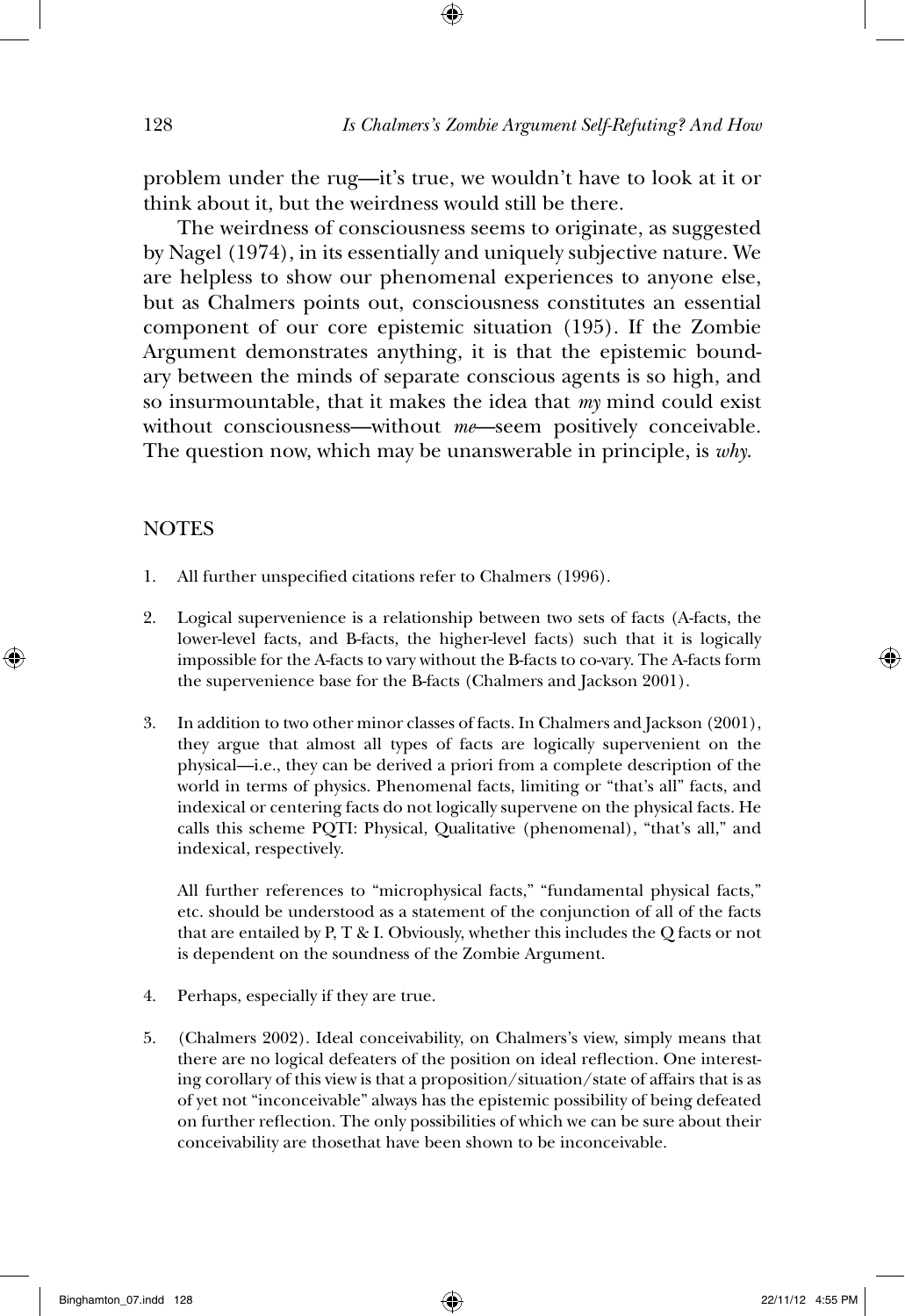#### Julietta Rose 129

- 6. A proposition can consist of the conjunction of any number of basic propositions about potential states of affairs, such as "Grass exists" or "I live in Binghamton." The statement "Grass exists and I live in Binghamton" is also considered one proposition—it is one way the world could be.
- 7. A priori reflection carried out by an ideal rational agent. This is distinguished from prima facie reflection: more superficial reflection, which may fail to expose inconsistencies or contradictions inherent in the proposition (Chalmers 1999).
- 8. Some of these attributes—such as the exact boiling and freezing points—are obvious only after considerable empirical investigation. Many, such as potability, freezing and boiling, etc. are dependent on considerations that go beyond whether some stuff is  $\rm H_2O\!\!-\!\!$  sea water has a slightly different freezing point, and is not especially drinkable. However, these discrepancies are also explained by the same physical theories that make an explanatory reduction of watery stuff to  $\rm H_{2}O$  successful and convincing. The picture presented here is a necessary simplification of the actual conceptual territory, but this simplification shouldn't have any effect on the viability of the argument.
- 9. It is important to note that Chalmers does not advocate the position that the ideal primary positive conceivability of the secondary possibility of some proposition entails the actual secondary possibility of that proposition. For example, it is primarily positively conceivable that it is secondarily possible that water might not have been  $H_2O$  (i.e., that water is not  $H_2O$  at the actual world). There is no a priori necessity in the identity at the actual world of watery stuff and  $\text{H}_{2}\text{O}$ . However, it remains the case that water is  $\text{H}_{2}\text{O}$ . Thus, primary conceivability can never serve to fix secondary possibility, the state of affairs at the actual world. Secondary possibility is fixed a posteriori, and since it turns out that water is  $\rm H_2O$ , it is not secondarily possible that water is not  $\rm H_2O$ . However, this is not a problem for the Zombie Argument, as the structure of the argument only requires the primary possibility of Zombie Twins, which is fixed a priori (Chalmers 1999, 197).
- 10. Such things as causality, moral facts, mathematical facts, and facts involving vague predicates might not be supervenient on the physical facts alone (Chalmers 1999). Also, as mentioned before, limiting facts and indexical facts are not held to be supervenient on the physical facts (Chalmers and Jackson 2000).
- 11. Assuming that the promise to cash out the terms of the explanation can be fulfilled.
- 12. The foremost of these reasons is the simple brute fact of conscious experience. In addition, the Mary Argument (Jackson 1986), the Inverted Qualia Argument, the Problem of Other Minds (the Zombie Intuition), and the Cartesian Intuition lend support to a view of phenomenal consciousness on which it is intrinsically and essentially subjective. In addition, the acknowledged failures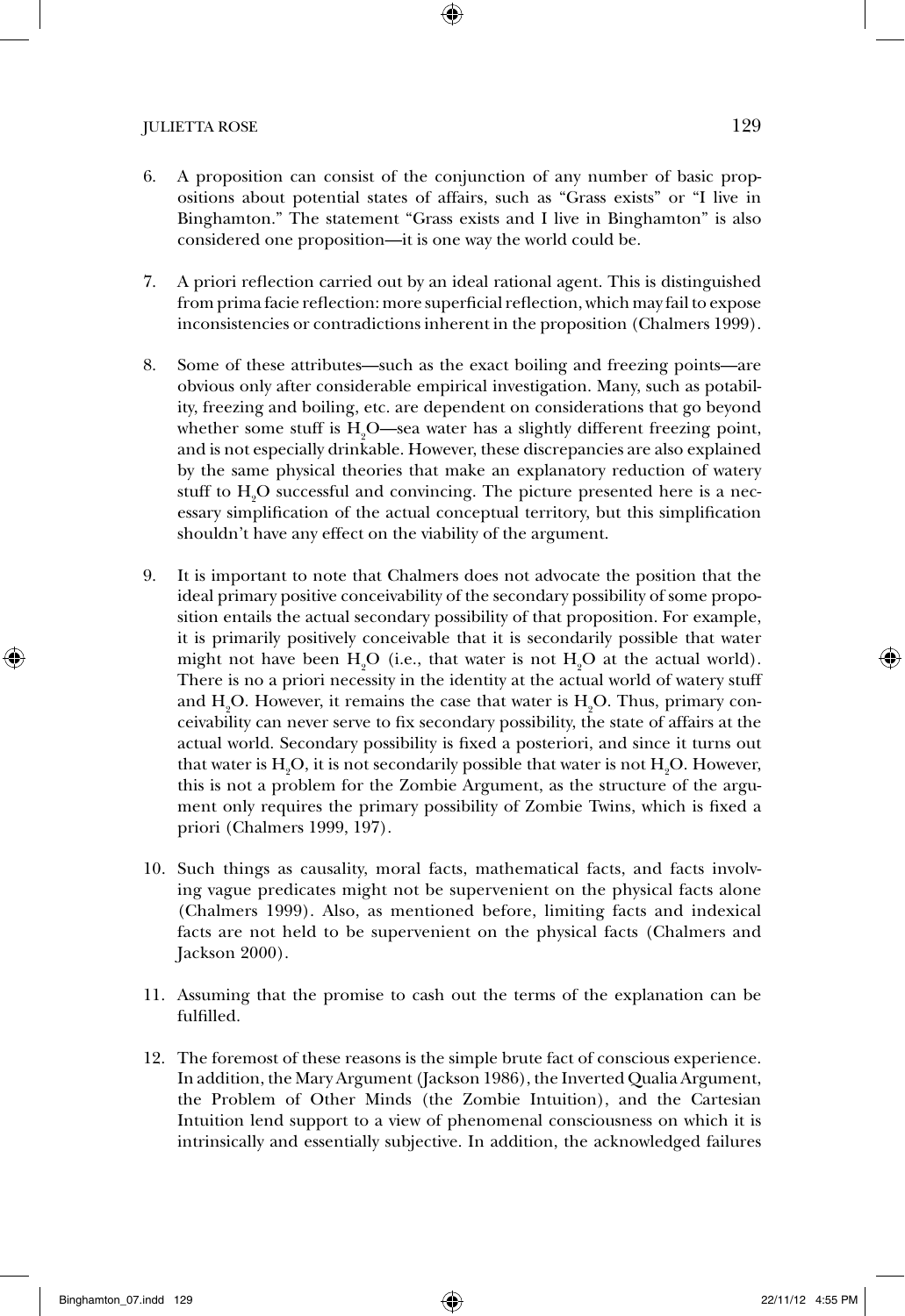of behaviorism, physicalism, functionalism, and other materialist theories of mind to precisely capture this aspect of the mind, and the continued failure of psychology, neurobiology, etc. to even invoke consciousness in explanations of such mental phenomena as color vision, point to the conclusions that (1) methods of describing and explaining the mind that approach the problem using third-person accessible explanatory data and causally defined "mental mechanisms" as their building blocks will not have anything to say about consciousness and (2) this inability to address the problem of consciousness headon stems directly from these third-person methods of inquiry and explanation.

- 13. These situations only have to be primarily, or conceptually, possible. Whether or not zombies are actually possible at the actual world is irrelevant to the question of logical supervenience.
- 14. Ignoring, for the moment, the reduction of bits of physical stuff to physically defined waves, points of energy, etc. This detail plays no material role for the argument.
- 15. If humans are conscious, then dogs are clearly conscious as well. However, they aren't smart enough even to grasp the concept of Zombie Twins, let alone conceive of them. Nevertheless, if only dogs populated the planet, the relationship expressed in T1 would still be true, because it would still be possible in principle for there to exist a conceiver with the requisite level of intelligence to attempt to conceive of Zombies. However, it's unclear whether this possibility can be known a priori, or whether it only obtains because humans actually happen to exist. In any case, they do exist, and they do attempt to conceive of Zombies.
- 16. If you find yourself unable to do the thought experiment, it might be that you are misconceiving (96). On the other hand, as Daniel Dennett has claimed in his own case, you simply might not be able to square your deepest materialist intuitions with a robust conception of your Zombie Twin (Dennett 2005). However, assume for the sake of argument that you can, if only you try hard enough—after all, Chalmers can. A simple denial of one's ability to conceive of Zombie Twins is not sufficient to defang the argument.
- 17. The conclusion follows in virtue of the meaning of the concept of consciousness Chalmers is employing: since consciousness is an inherently private-access property, the only intension I could initially have for the term *consciousness* is the one I derive from my conscious experience. If the initial construction of the Zombie Argument is successful and my consciousness actually fails to logically supervene on the physical, then it follows that there is simply nothing else in the outside world from which I could have acquired the concept. Thus, if I choose to ascribe consciousness to another entity, the only property that I could be ascribing is consciousness as I understand it, which supposedly does not logically supervene on the physical. A successful execution of the Zombie Argument would show that all instances of consciousness fail to supervene, period.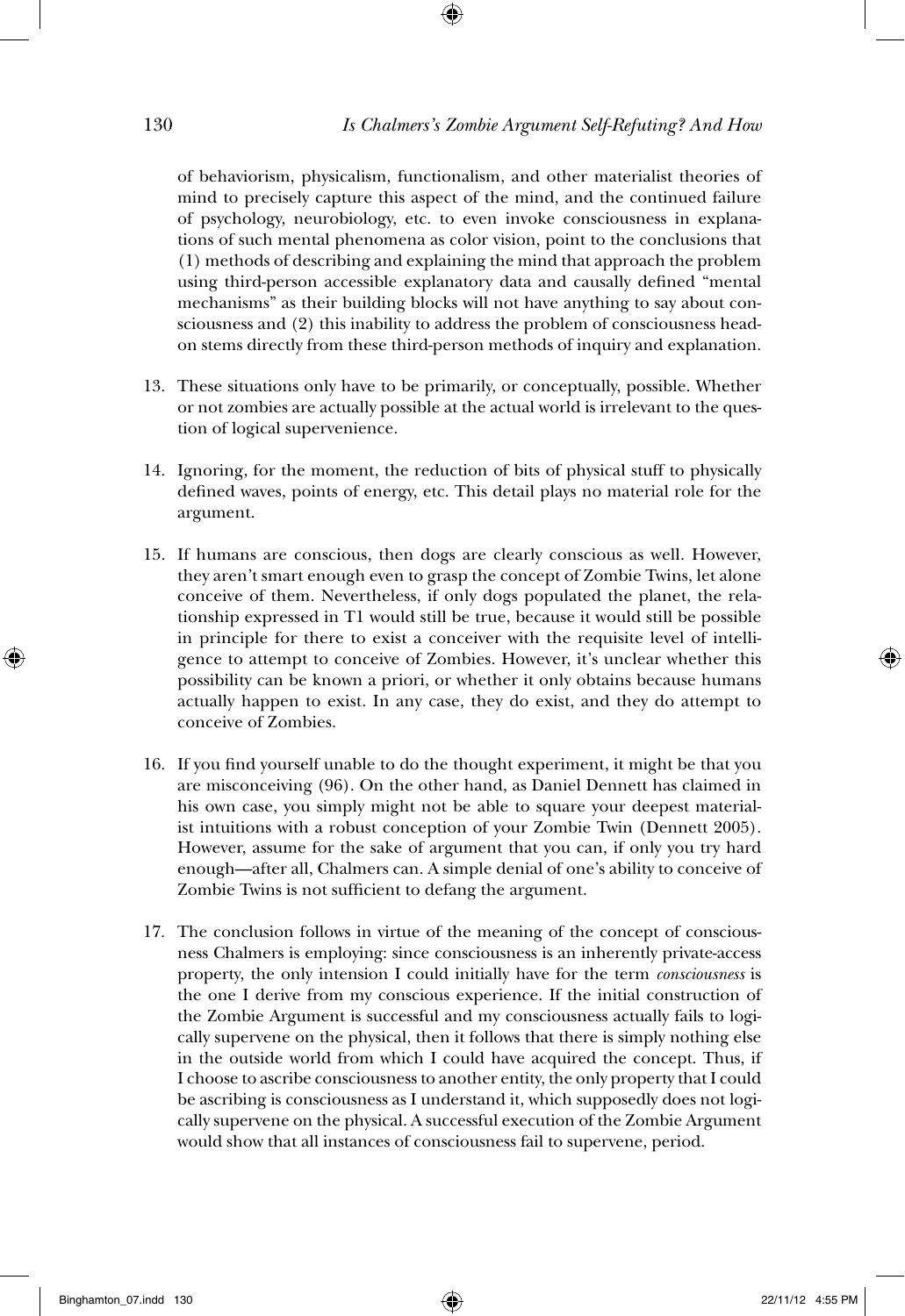- 18. Excepting, of course, indexical facts and a "that's all" fact.
- 19. Similar argumentation can be found in Nigel (1998).
- 20. This strategy should be distinguished from one discussed on pp. 192–93. The contended indiscernability of my and my Zombie Twin's conscious experiences, and our beliefs about those experiences, is not due to their having been formed through the same mechanisms. Rather, it is a matter of internal indiscernability: on introspection, I have no way to discern whether my real-seeming experiences are actually real, over and above the way that they seem real to a Zombie. Ironically, Chalmers makes the same mistake that he accuses Dennett of making on page 190: he confuses introspection with extrospection.
- 21. Again, Nigel (1998) makes a similar point.
- 22. This is the meaning it must have in order for it to be possible to coherently challenge physicalist and functionalist theories of mind.

# WORKS CITED

- Block, N., and R. Stalnaker. 1999. Conceptual analysis, dualism, and the explanatory gap. *Philosophical Review* 108, no. 1: 1–46.
- Chalmers, D. J. 1996. *The conscious mind: In search of a fundamental theory.* Oxford: Oxford University Press.
- . 2002. Does conceivability entail oossibility? In *Conceivability and possibility,* ed. T. S. Gendler and J. Hawthorne. Oxford: Oxford University Press.
- , and F. Jackson. 2001. Conceptual analysis and reductive explanation. *Philosophical Review* 110, no. 3: 315–61.
- Dennett, D. C. 2005. *Sweet dreams: Philosophical obstacles to a science of consciousness.* Cambridge: MIT Press.
- Dietrich, E., and V. G. Hardcastle. 2004. *Sisyphus's boulder: Consciousness and the limits of the knowable.* Amsterdam: John Benjamins.
- Flanagan, O. J. 1984. *The science of the mind.* Cambridge: MIT Press.
- Jackson, F. 1986. What Mary didn't know. *Journal of Philosophy* 83 (May): 291–95.
- Levine, J. M. 1983. Materialism and qualia: The explanatory gap. *Pacific Philosophical Quarterly* 64 (October): 354–61.